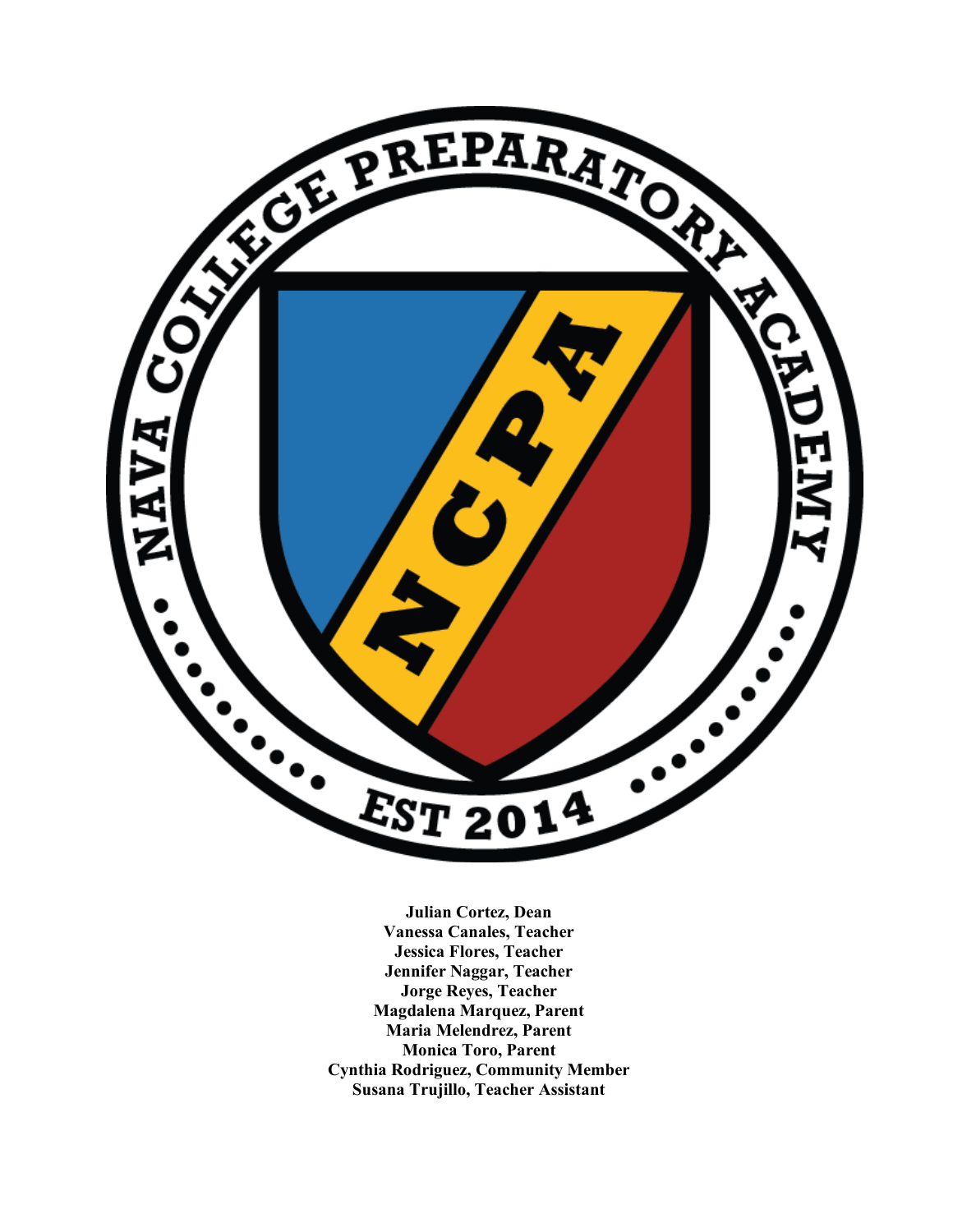| $\overline{I}$ . |                                               |  |
|------------------|-----------------------------------------------|--|
| $\Pi$            |                                               |  |
| Ш                |                                               |  |
| IV.              |                                               |  |
| V.               |                                               |  |
| VI.              |                                               |  |
| VII.             |                                               |  |
| VIII.            |                                               |  |
| IX.              |                                               |  |
| $X_{\cdot}$      |                                               |  |
| XI.              |                                               |  |
|                  |                                               |  |
|                  |                                               |  |
|                  |                                               |  |
|                  |                                               |  |
|                  |                                               |  |
|                  |                                               |  |
|                  |                                               |  |
|                  |                                               |  |
|                  |                                               |  |
|                  | İ.                                            |  |
|                  |                                               |  |
|                  |                                               |  |
|                  |                                               |  |
| XII.             |                                               |  |
| XIII.            |                                               |  |
| XIV.             |                                               |  |
| XV.              |                                               |  |
| XVI.             |                                               |  |
| XVII.            |                                               |  |
|                  | a. Elect to Work Agreement                    |  |
|                  | <b>Writing Team Resumes</b><br>$\mathbf{b}$ . |  |
|                  | i. Julian Cortez<br>Vanessa Canales           |  |
|                  | ii.<br>iii. Jessica Flores                    |  |
|                  |                                               |  |

- iv. Jennifer Naggar
- v. Jorge Reyes
- vi. Magdalena!Marquez
- vii. Maria Melendrez
- viii. Monica Toro
- ix. Cynthia Rodriguez
- x. Susana Trujillo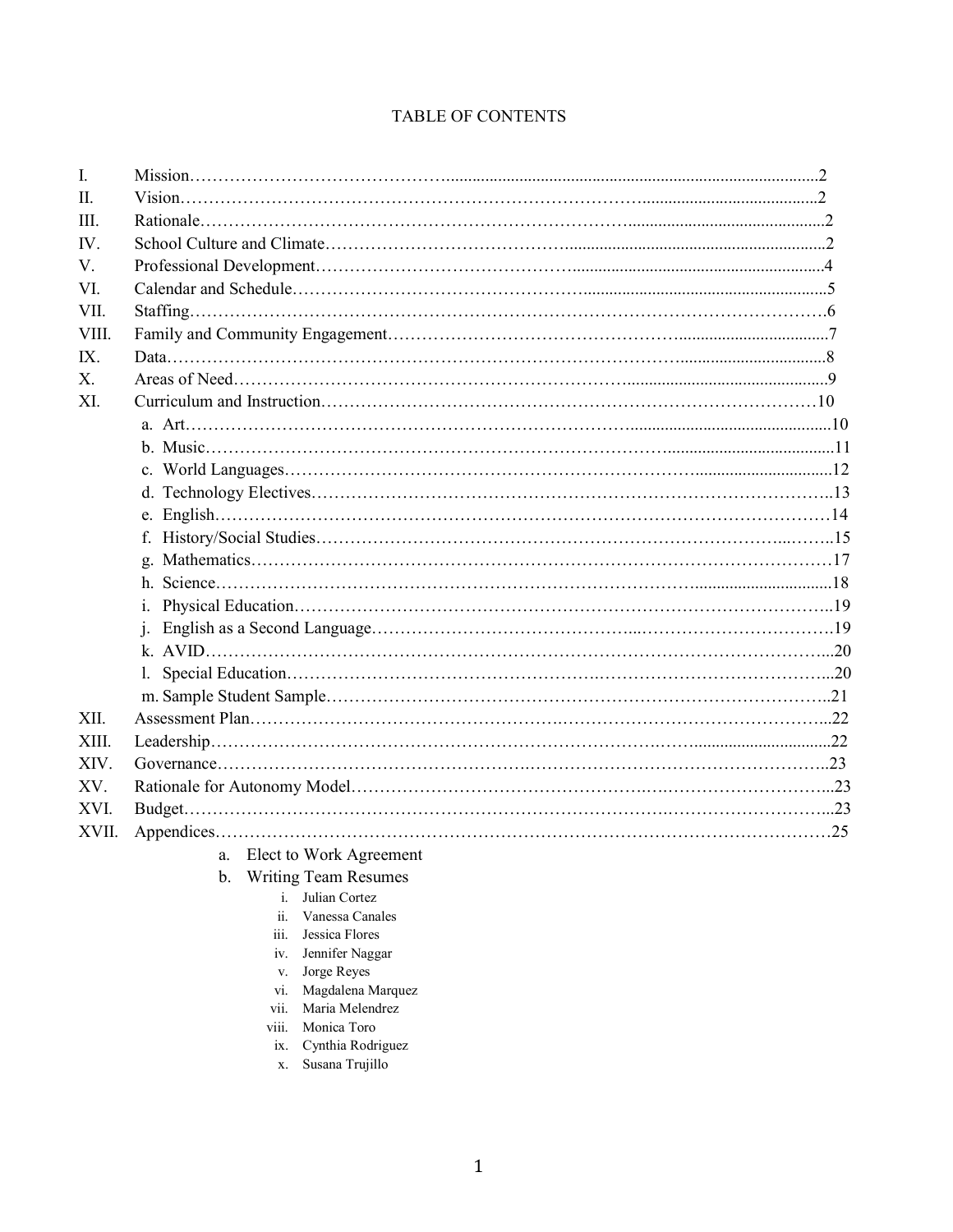## **Mission**

It is our deep-rooted beliefs that Nava College Preparatory Academy places the students at the center of our mission, which is to prepare them for College and Career. Nava College Preparatory Academy will ensure a high quality education, by providing a curriculum program that is designed to equip all students with high rigor, sufficient knowledge, and skills to succeed in entry-level, credit bearing college courses, or pathwayoriented careers. Students will benefit from the personal learning environments by giving access to academics across the curriculum through the arts and humanities. Students, parents, teachers and the school leadership will advocate high expectations and success of all members of the school community.

Purposeful collaboration between teachers, parents, and school leadership from all the schools within the feeder pattern will provide a seamless transition for students as they progress from Pre-kindergarten through high school graduation and beyond, to increase the high school graduation rate, college admittance rate, and career readiness of the neighborhood students in our local schools.

Nava College Preparatory Academy will become a model of excellence for the Los Angeles Unified School District through authentic meaningful interaction with the local community, elementary, and middle schools.

### **Vision!**

The vision of Nava College Preparatory Academy is to nurture, intrinsically motive, and prepare all students for college and their future careers. This school will be designed as a community-based school. Nava College Preparatory Academy will welcome all cultures, ethnicities, and community stakeholders. We will embrace all constructive ideas and help promote the success of the students and the establishment of a college-going culture. The success of the school will rely on the commitment and inspiring partnerships formed between the focused student body, passionate staff, skilled faculty, dedicated parents, and involved community members. At Nava College Preparatory Academy:

- All students will be intrinsically motivated individuals who take ownership of their learning.
- All students will be equipped with the belief that persistence, goal setting, and self-awareness are the keys to success through Costa's *Habits of Mind*.
- All students will be in an environment that allows them to blossom, fostering inspiration and creativity through learning.
- All students will receive the tools to become leaders of their community.

## **Rationale**

Our rationale for opening Nava College Preparatory Academy is to continue the model established at the local middle school, Dr. Julian Nava Learning Academy by promoting high academic rigor along with personal, and social development that will cultivate students who are college ready and can successfully transition to the real world. The mission of Nava College Preparatory Academy is to nurture students who are intrinsically motivated to prepare themselves for college and their future careers. By integrating relevant thematic units and real world applications focused on college readiness, with a continued emphasis on the arts and technology, students will understand civic responsibility and the impact they can make on the global network as agents of change.

## **School Culture and Climate**

The school culture and climate of Nava College Preparatory Academy will focus on preparing each individual student to be college ready and equipping them with the skills needed for the careers and professions of the 21<sup>st</sup> century. Through teacher leadership teams, parent advisory councils, and the Governing School Council, support structures will be adopted to promote student success. Emphasis will be placed on ensuring that all students, regardless of the circumstances, complete high-level courses, graduate, and are prepared with the technological skills necessary for the  $21<sup>st</sup>$  century. To ensure the success of all students, intervention and enrichment programs will be offered during Spring Recess and included in all student schedules. The professional learning environment of Nava College Preparatory Academy will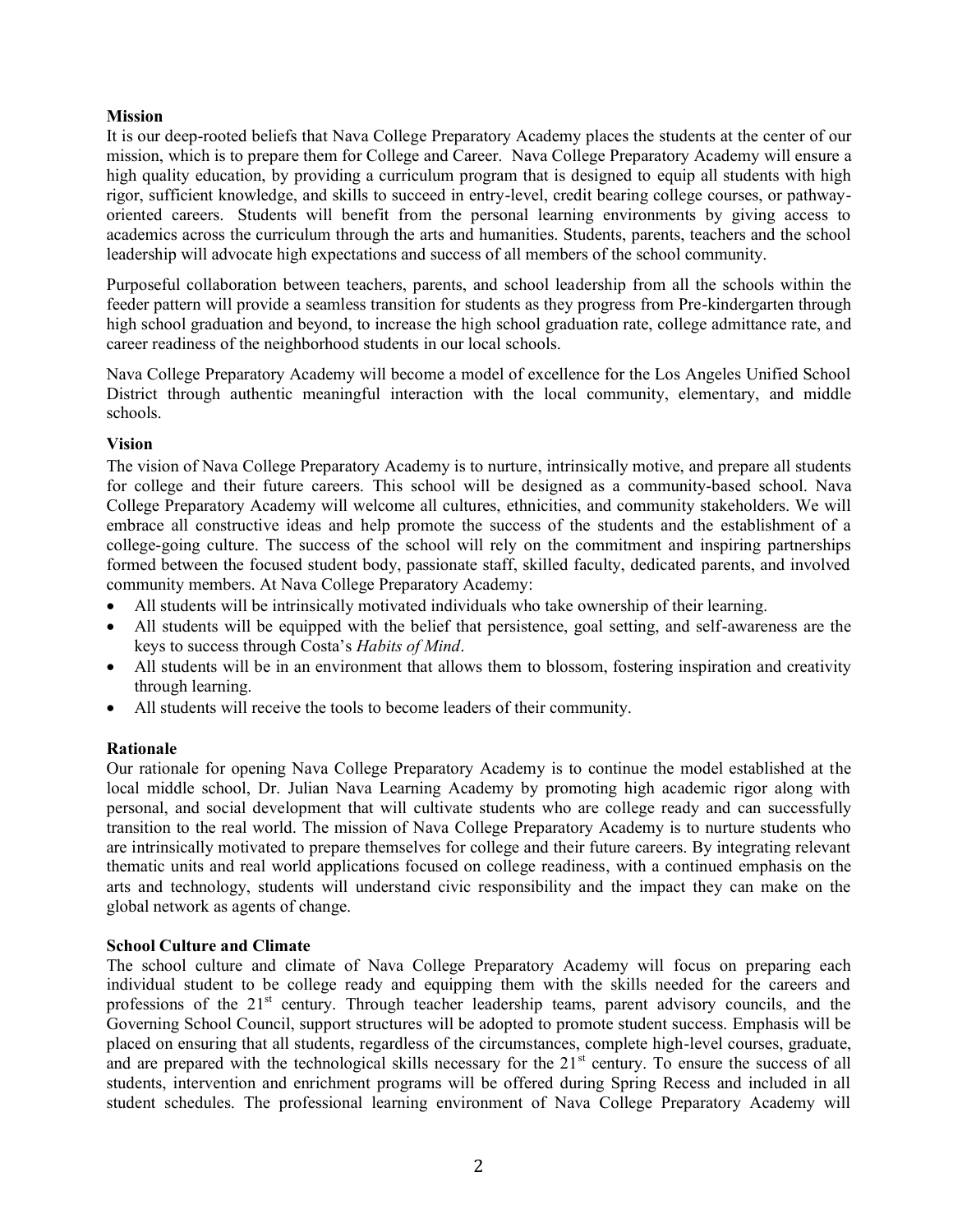support all adults to increase their understanding of content curriculum, common core standards, crosscurricular activities, student-centered learning models, incorporation of technology, and the AVID program.

Nava College Preparatory Academy will support a college-going culture. This culture will be evident when a person steps onto the school campus and will be seen through the attitudes of the students, the teaching philosophy, and the physical environment. Teachers will promote a college-going culture during their Advisory period and in all of their core classes. Students will be expected to reflect on how their actions today affect their future for tomorrow. Infused within their lessons, teachers will provide students with opportunities to explore the services provided by local universities and colleges. The campus will be decorated with college themed posters and logos (including staff alma maters) and monthly college activities to ensure college awareness. Both students and staff will have the opportunity to wear college attire on Fridays to further promote awareness of various colleges and universities throughout the country.

All teachers will have an Advisory period. Through locally created curriculum design, Advisory will focus on the concepts and principles of the AVID program and college prep awareness. Through Advisory, students will to develop a deeper understanding of the competitive and rigorous nature of the college admission process. Students will understand that they are competing against students on a national and global scale as they prepare themselves for college.

The college advisor and counselors will play vital roles at Nava College Preparatory Academy by creating a welcoming environment and providing services to all stakeholders, including students, teachers, parents, and leaders. The college advisor and counselors will form personal relationships with all stakeholders to create a culture of achievement. This will ensure active participation in college and career readiness through continuous progress monitoring and self-reflection.

Students will create short-term and long-term goals for their educational and personal life. Teachers will ensure that all students are on the correct path to graduation by monitoring students' progress towards meeting A-G requirements as well as courses for colleges and universities. Teachers will maintain the same cohort of students for Advisory throughout their four years of high school. This will allow the teacher to build deep relationships with their students and provide any support the students may need throughout their high school career.

The priority of Nava College Preparatory Academy will be to establish a school culture that holds all students and staff accountable to high expectations. Students and staff will dress in professional attire to promote a successful learning environment. The expectations and accountability for all students will be evident in the school's discipline plan and code of conduct. Similar to the Elect-to-Work Agreement that staff members will be expected to uphold, students will create their own code that reflects their expectations for themselves, their teachers, and their school. Students will have an increased sense of ownership and belonging to their school as participants in contributing to the school culture and traditions.

During the first year of Nava College Preparatory Academy, rules, routines, and procedures will be extremely vital. The job of the School's Safety Team will be to identify these needs and establish the school's protocol. All students will be expected to wear the designated school uniform: white dress shirts, navy sweaters, khaki/black pants, school ties, and closed-toe shoes. In addition, certain items will be restricted due to safety precautions, such as but not limited to: open-toe sandals/shoes, caps/hats, and excessive jewelry. Students will be given the opportunity to participate in occasional free dress days, college-apparel Fridays, and polo shirt dress days. The school will vigilantly support a zero-tolerance policy to the established rules and routines, and school officials will immediately conference with parents and students when rules are violated.

It is the belief of the Los Angeles Unified School District and the Nava College Preparatory Academy that all of our students with disabilities can succeed in a general education setting. Nava College Preparatory Academy will establish and provide a fully inclusive program for students with disabilities. Studies have shown that students with disabilities improve and even excel in the general education setting compared with self-contained/traditional special education settings. Current legislation also encourages that all students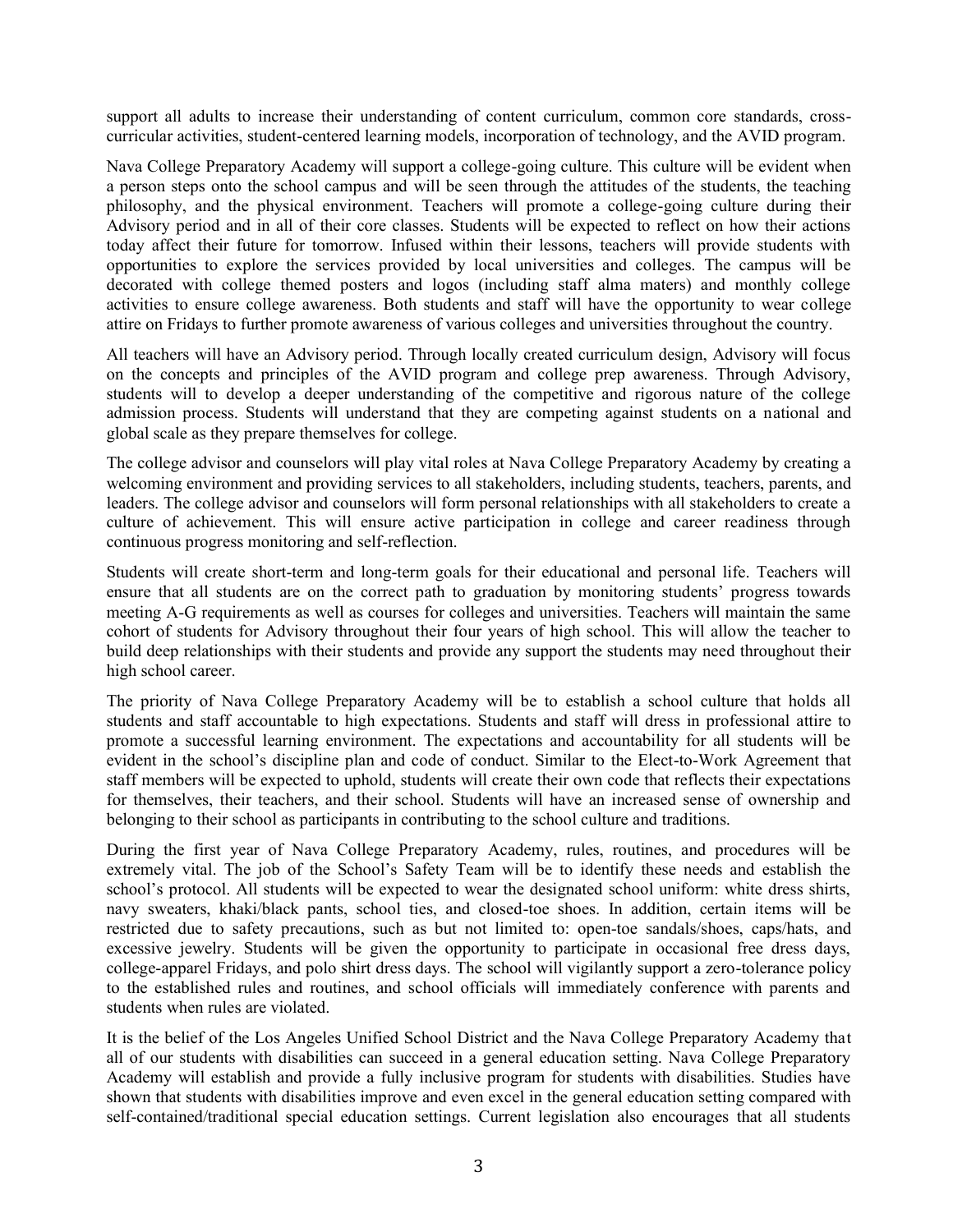with disabilities participate in the general education classroom to the fullest extent possible. The Individuals with Disabilities in Education Act 2004 requires that students participate in the least restrictive environment and in the general education setting as appropriate.

#### **Professional!Development!**

Professional Development at Nava College Preparatory Academy will be structured around Common Core State Standards and the LAUSD's Teaching and Learning Framework. The school's mission is to prepare all students to be critical thinkers and problem-solvers that will emerge college ready and successful in the real world situations. Teachers will participate in professional development that will develop learning leaders who engage students in a rigorous curriculum. In addition, educators will participate in teacher-led workshops so that they may learn from one another. Teachers will be expected to share best practices with their colleagues and have an open-door policy, which allows faculty to visit classrooms and observe one another. Professional Development will include theory, practice, and a research based strategies including Thinking Maps, Guided Language Acquisition Design (GLAD), Gifted Strategies, and the LAUSD's English Language Development Practicum. Teachers will participate in AVID trainings during summer professional development and throughout the course of the school year.

Following meetings, debriefing sessions will allow staff to interact and find congruence with the values and beliefs of Nava College Preparatory Academy. Teachers will engage in dialogue that will lead them to solutions or next steps. School leadership will also highlight outstanding contributions and best practices of teachers, to promote the successes in each classroom to become the school-wide norm.

Using data to plan instruction, teams will meet to backward plan units of study based on the Common Core. English language development and learning strategies will be taken into account in order to differentiate instruction for all students. Lesson planning will be done in teams and student work will be evaluated through the use of rubrics, formal and informal peer observations, and student feedback.

After assessing the outcomes of each lesson design, the group will reflect, refine, and redesign if necessary. Reflection will be an established ritual at Nava College Preparatory Academy. After individual reflection, the group will reconvene and determine the next steps. Research shows that constant collegial interaction stimulates cognition and metacognition resulting in stronger pedagogical practices and student achievement. Each professional development session will reflect these principles. Approaching professional development from this perspective of collaborative design, the group will become a true community of professional learners dedicated to an ongoing cycle of improvement.

Collegial interaction will be advanced through peer lesson observations and coaching that will occur during conference periods. Teachers can observe other master teachers when they do not have a scheduled class, and master teachers/instructional leaders can give feedback on the implementation of the topics covered during professional development. This will enhance the frequency of reflective opportunities.

Another pertinent component of working collaboratively in order to attain high levels of student success is to maximize teacher time spent outside of the classroom. It is imperative that the instructional leadership thoughtfully decide what information can be written in an e-mail memo, thread, or post and what information needs to be discussed with all groups or some groups. With careful planning of the agenda, meetings will have a higher success by assuring teachers their time is being valued. Teacher frustration is curtailed by eliminating meetings that aren't pertinent or by communicating secondary topics via e-mail. It will be the expectation that all staff members read all e-mails and minutes. All staff will be expected to create a website that will be student and parent friendly. The website should include student expectations, assignments, projects, and teacher contact information. In addition, all staff will be linked to a Nava College Preparatory Academy Google Group. This group will be linked to the school website and this format will be the way to share the school calendar, latest news, and lesson-study podcasts where everyone would be able to comment. Lastly, this type of online forum will allow each member of the professional learning community to have a voice.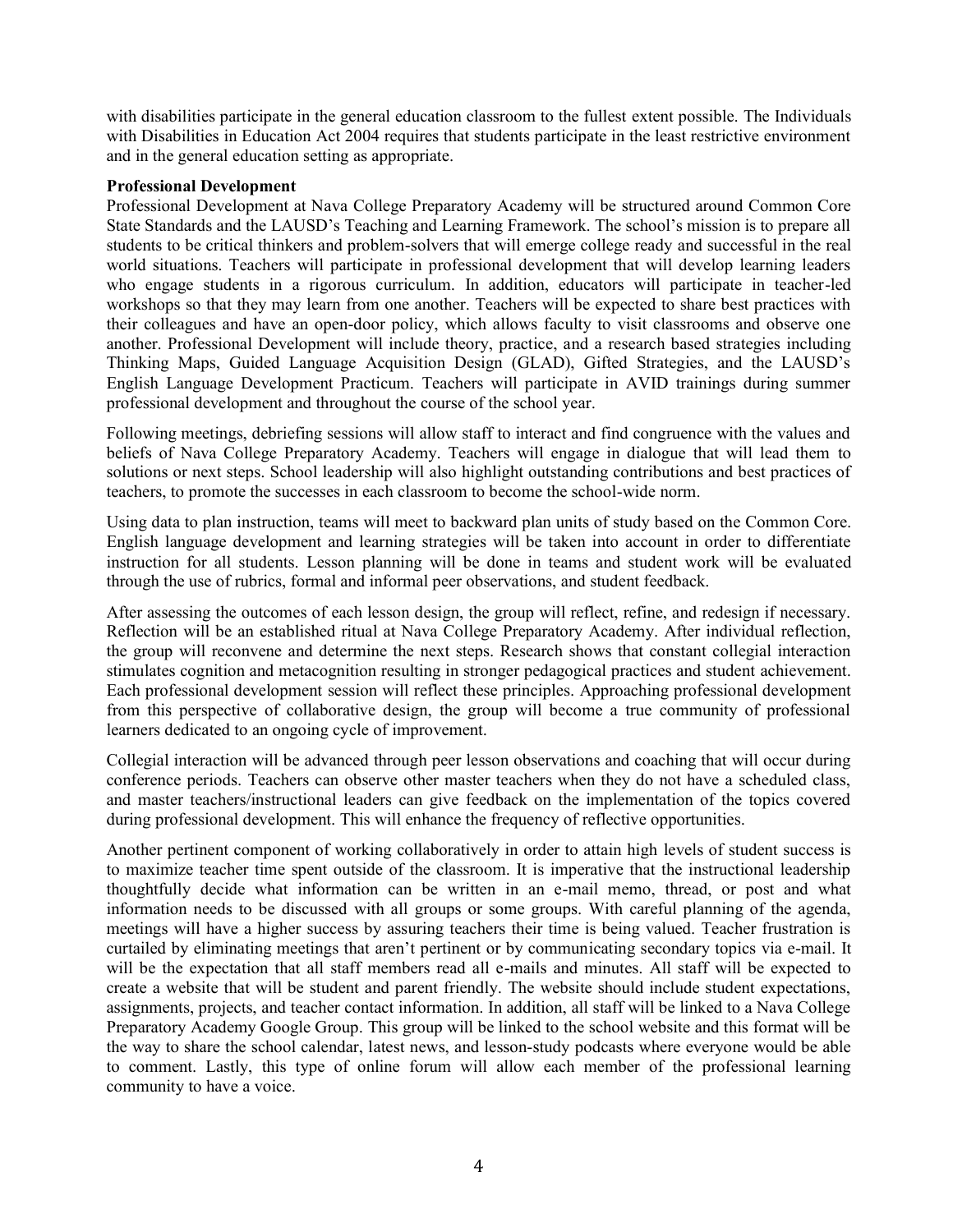The professional development practices described above will acknowledge and respect teachers as intellectual professionals. Engaging in such a unique developmental design, teachers and leaders will be able to examine instructional practices that effectively address the varying dynamics of each classroom and produce organic solutions for the local needs of our school site. Establishing these rituals will protect professional learning time and promote the refinement of the teaching craft.

#### **Calendar!and!Schedule!**

Nava College Preparatory Academy intends to open with a modified traditional calendar for the 2014-2015 school year. The school year will include 180 days of instruction. The proposed schedule resembles the LAUSD single-track instructional calendar for  $2014 - 2015$ ; with the exception of the school start date and Spring Recess. The first day of instruction will begin on August 5, 2014 continuing through June 3, 2015. With the greater level of autonomy provided by the Pilot school model, the applicant team is proposing an extended Spring Recess consisting of two weeks to maximize intervention opportunities for students who may be falling behind in English language arts and mathematics and to thoroughly prepare for the California High School Exit Examination (CAHSEE). CAHSEE strategies will be specifically embedded in the Math and English classes to further prepare the students for the high stakes graduation exam. The reason for this modified traditional calendar is to offer a more balanced semester (Fall Semester consists of 90 days and Spring Semester consists of 90 days).

After exploring a variety of schedule formats, including eight by two and block scheduling, the Nava College Preparatory Academy team selected a seven period day to best meet the needs of the population of students being served. A Eighth period will be scheduled for a select group of students that require additional intervention classes needed to meet their A-G requirements. In addition, Period 8 coursed will be available for students who wish to take additional elective classes for enrichment purposes or graduation requirements. Students will greatly benefit from having the opportunity to learn from their teachers on a consistent, daily basis. In addition, we felt that it would ideal for our students and their families to align our calendar with the LAUSD traditional calendar to not have family schedule conflicts which studies show there is a direct collation with student attendance rate if they are on a different track than their siblings.

Another feature of the class schedule at Nava College Preparatory Academy will be an Advisory course. The course will consist of a 30-minute Advisory period on Mondays, which will incorporate an AVIDthemed curriculum. Students will have the opportunity to remain with the same Advisory teacher all four years. This additional class will incorporate a balance of all the core subject areas. This model will create opportunities for teachers and students to build a rapport.

|                 | $7:45 - 2:40$ |            | $7:45 - 3:30$   |          |            |
|-----------------|---------------|------------|-----------------|----------|------------|
| Time            | Period        | Duration   | Time            | Period   | Duration   |
| $7:45 - 8:35$   | Period 1      | 50 minutes | $9:45 - 10:15$  | Advisory | 30 minutes |
| $8:40 - 9:30$   | Period 2      | 50 minutes | $10:20 - 10:55$ | Period 1 | 35 minutes |
| $9:35 - 10:25$  | Period 3      | 50 minutes | $11:00 - 11:35$ | Period 2 | 35 minutes |
| $10:30 - 11:20$ | Period 4      | 50 minutes | $11:40 - 12:15$ | Period 3 | 35 minutes |
| $11:20 - 11:55$ | Lunch         | 35 minutes | $12:20 - 12:55$ | Period 4 | 35 minutes |
| $12:00 - 12:50$ | Period 5      | 50 minutes | $12:55 - 1:30$  | Lunch    | 35 minutes |
| $12:55 - 1:45$  | Period 6      | 50 minutes | $1:35 - 2:10$   | Period 5 | 35 minutes |
| $1:50 - 2:40$   | Period 7      | 50 minutes | $2:15 - 2:50$   | Period 6 | 35 minutes |
| $2:45 - 3:35$   | Period 8      | 50 minutes | $2:55 - 3:30$   | Period 7 | 35 minutes |
|                 |               |            | $3.35 - 4.10$   | Period 8 | 35 minutes |

**Professional Development Bell Schedule (Monday) 2 <b>Professional Development Bell Schedule** (Monday)

\*Tuesday – Friday: Instruction Minutes =  $350 + 30 = 380$  minutes, 5 minute passing period (Period 8 is optional for students depending on intervention/enrichment academic needs) \*Monday:  $240 + 35 = 275$  minutes, 5 minute passing period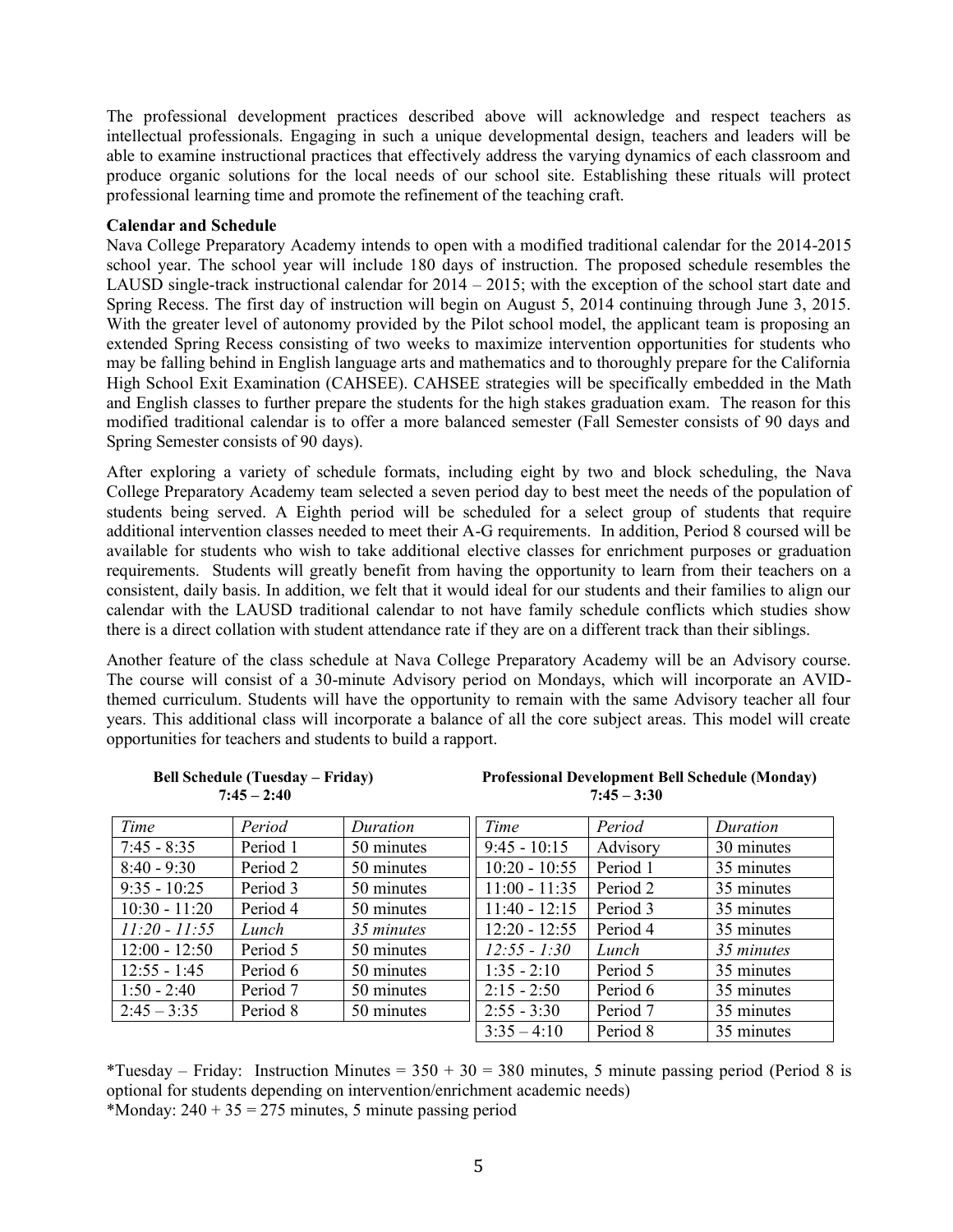#### **Autonomy**

Nava College Preparatory Academy will leverage the autonomy provided within the Pilot school model to modify the existing models of scheduling. This benefits staff and students by maximizing planning and classroom time. Class time on professional development days (Monday) will be dramatically reduced to provide teachers time to collaboratively plan for the week, meet departmentally or by grade-level, meet based on specific needs/concerns, and meet more formally as a staff. The banked time for professional development will be utilized before school on Mondays, allowing for four complete, uninterrupted days of instruction for the remainder of the week. Each class period will be slightly longer on Tuesday through Friday, however the benefit of consistent student class time and quality interaction with the teacher on a daily basis far outweigh the block scheduling model that many schools are adopting.

#### **Staffing!**

The goal of Nava College Preparatory Academy is to ease the transition from middle school to high school. Our goal in recruitment of teachers will be to recruit candidates with single-subject teaching credentials to ensure proper content matter knowledge. In addition, 65 percent of the projected staff for the  $2014 - 2015$ school year will consist of teachers from Dr. Julian Nava Learning Academy (6-7 teachers). These teachers are ideal candidates because they have built rapport with the incoming freshman class over the past three years. The other 35 percent of staff members will come from local community schools and, depending on need, positions will be opened to outside candidates. Additionally, these teachers will be assigned single period elective and intervention classes. Electives will be based on student academic needs, determined through multiple forms of student assessment and teacher feedback. Teachers will be asked to select which electives they would like to teach based on their proficiency level of the content being offered.

Priority of teaching positions will be given to teachers who possess a single subject credential. Teachers who possess authorizations and/or supplemental credentials may be selected for particular teaching positions and appropriate waivers will be applied for from the district. The goal of Nava College Preparatory Academy with regard to staffing will be to select teachers that are highly qualified, committed, and have an understanding of the school's mission, vision, and culture.

All teachers' will be asked to pledge a commitment of three years. This will ensure a smooth transition and keep a familiarity between the staff and students. This will also build a strong bond with the community. The staffing model for Nava College Preparatory Academy will meet the needs of all students during their four years at the high school.

| 2014-2015           | 2015-2016           | 2016-2017            | 2017-2018              |
|---------------------|---------------------|----------------------|------------------------|
| $10 - 12$ teachers  | 20 -24 teachers     | $34 - 37$ teachers   | $50 + \text{teachers}$ |
| $1 - 2$ special ed. | $2 - 3$ special ed. | $4 - 5$ special ed.  | 6 - 8 special ed.      |
| 1 principal         | 1 principal         | 2 principals         | 2 principals           |
| 1 counselor         | 1 counselor         | 2 counselors         | 3 counselors           |
| 1 college advisor   | 1 college advisor   | 1 college advisor    | 1 college advisor      |
| 1 SAA               | 1 SAA               | 1 SAA                | 1 SAA                  |
|                     |                     | 2 coordinators       | 2 coordinators         |
|                     |                     | 2 office technicians | 2 office technicians   |
|                     |                     |                      |                        |
| 340 students        | <b>680</b> students | 1020 students        | 1360 students          |

#### **Projected!Staffing!and!Student!Enrollment**

Based on the mission and vision of Nava College Preparatory Academy, all staff members will be expected to sign and adhere by the duties set forth by the Elect-to-Work Agreement (EWA). Teachers are expected to take on additional leadership roles outside of the classroom to ensure student success.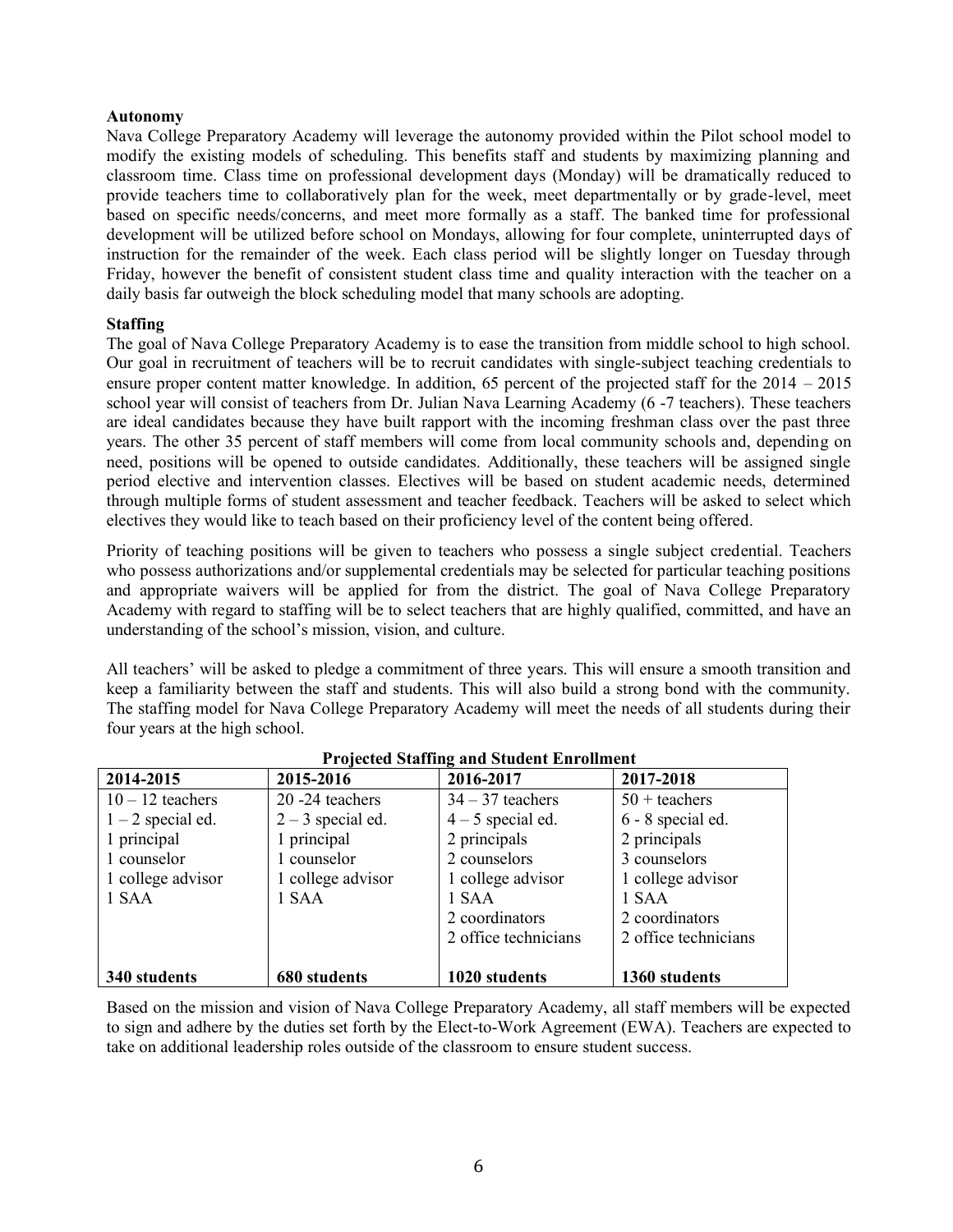#### Terms and responsibilities for the school year:

- All teachers will participate in five school-allocated professional development days before the beginning of the instructional school year.
- All teachers will serve **primary leadership role**s on one school committee, and join at least one other committee in a non-leadership, participant role.
- All teachers must check email before 7:35 am and visit the school website and teacher blog page daily (once it is launched) to read important notices and upcoming events, and participate in on-line discussions.
- All teachers will communicate in a professional and timely manner with parents and staff via telephone, e-mails, and online web sources.
- All teachers will participate in a "**living classroom laboratory**"- teachers will have their doors open for their peers to observe effective strategies during their conference period.
- All teachers will use their **conference period to observe effective strategies of their peers** across departments and grade levels on a monthly basis.
- All teachers will **implement the strategies presented in professional development**, such as the Teaching and Learning Framework, English Learner Master Plan, Common Core State Standards, AVID strategies, Blended Learning, strategies to implement technology in the classroom, SDAIE, Thinking Maps, Adaptive Schools strategies, Project-Based Learning, Interactive Notebooks, and Backwards Planning.
- All teachers are expected to **model professional dress** that is appropriate for school activities.
- All teachers will participate in all school-wide, site-wide, departmental, and grade-level professional developments opportunities.
- As part of the increased accountabilities of this pilot school, teacher attendance is expected to be at least aligned with the superintendent's approved performance metric of 96% (Goal 3B—Teachers will not have more than 7 absences per school year).

The Pilot school model will provide more autonomy for the school selection committee to build a staff that will positively contribute to the collaborative nature of the school culture. The staff will consist of a combination of teachers from Dr. Julian Nava Learning Academy, experienced secondary teachers, and new teachers. Veteran teachers will be asked to share their leadership experience, provide support to their colleagues in areas of curriculum and professional development. Nava College Preparatory Academy will utilize its autonomy provided within the pilot model by placing the development of the Elect-to-Work Agreement as a high priority for the Governing School Council. By collaboratively developing and modifying the agreement to work at the school site on an annual basis, the staff will be ensured that their colleagues have a clear understanding of the expectations they have for each other. The Elect-to-Work Agreement will clearly outline the expectations of all staff members, helping the teachers, principal, and out of classroom personnel to hold one another accountable for their responsibilities.

#### **Family and Community Engagement**

The leadership team of Nava College Preparatory Academy is committed to giving the parents not only the opportunity to be heard and influence the development of the school culture, but the physical space and time to do so. With this in mind, it is imperative that the school has a functioning and active **Parent Resource** Center that will serve as a welcoming component for new enrollees and community partners. It will be the hub where parents will network and be introduced to the engaging opportunities facilitated by the parent leadership organizations and lead staff.

The progressive Parent Resource Center will offer an array of workshop including learning about the A-G requirements, calculating GPA, and filling out the FAFSA. Other college and career preparation workshops will be offered throughout the year and these may include explaining the AVID program, strategies for reading and the importance of reading and writing in the home, time management for students, and other support workshops that parents may utilize at home. Additional workshops will be available to parents to build leadership capacity for the parent counsels.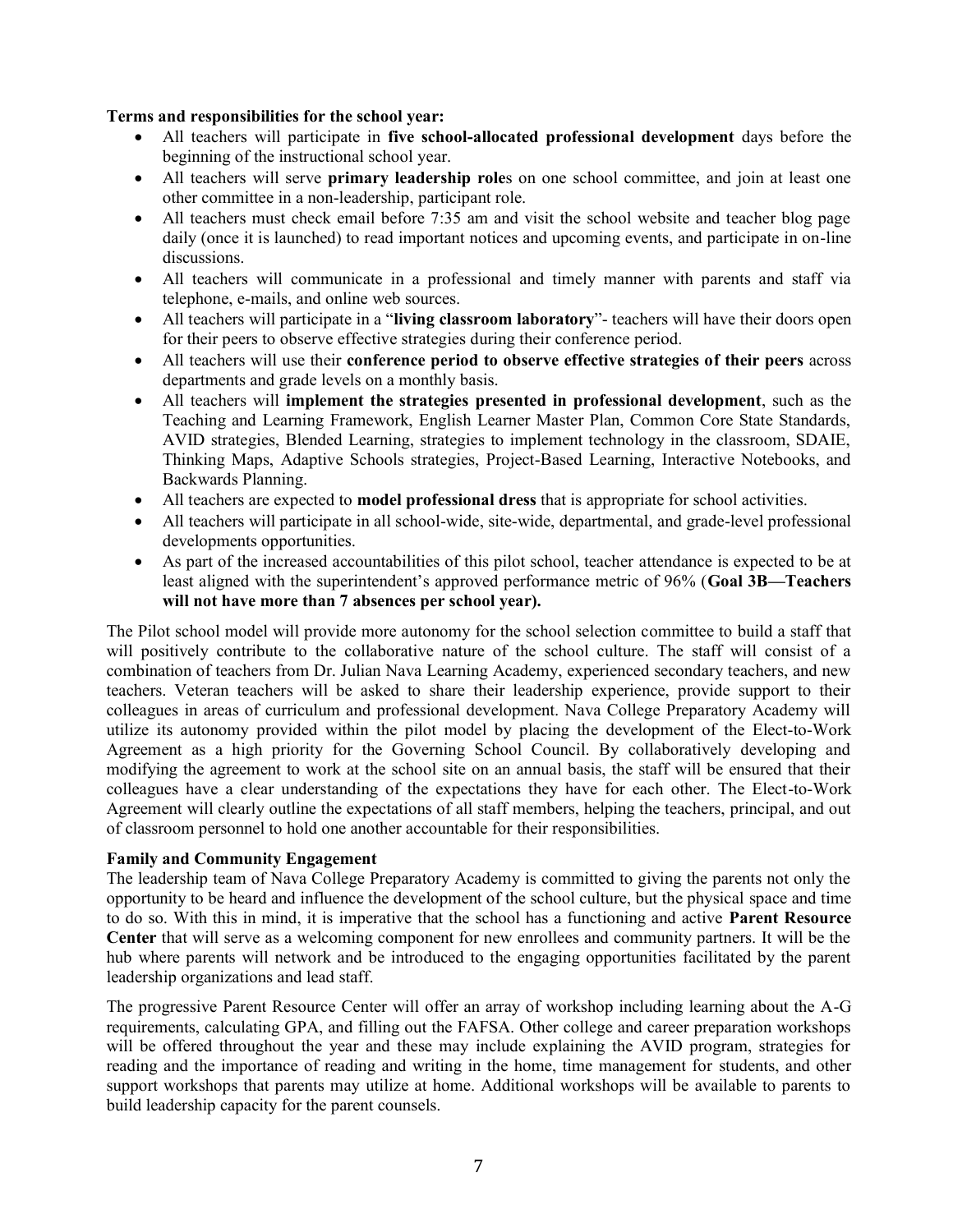The Parent Resource Center will house a college informational library. Parents will look at the diverse colleges and universities through the collection of informative pamphlets and collection of DVD and videos. This hub will be the focal point for parents to learn the different pathways to college and a place to answer all the questions regarding college.

A community representative will be a vital member of the school community and Parent Resource Center, serving as both an organizer and a manager of the parent volunteer opportunities and recruitment of parent volunteers who are passionate about the educating other parents. The community representative position will operate the Parent Resource Center and schedule parent meetings and trainings and recruit community resources. Teachers will collaborate and share with parents on a rotational basis in the parent center with the help of the community representative. The community representative will assist with the leadership team and college advisor to prepare the annual college and career day and obtain guest speakers for the event.

The school's auditorium will be utilized for larger parent trainings, the monthly English Learner Advisory Council (ELAC) meetings, and Compensatory Education Advisory Council (CEAC) meetings. All family and community opportunities will be posted at the school's information center, marquee, monthly calendars, and on the website.

The educators of Nava College Preparatory Academy understand that the families and community engagement are some of the most powerful influences on a child's education. Engaging with parents and developing their leadership capacity will be a primary goal of the school's leadership, in addition to maintaining a welcoming environment.

Finally, parents and the community will play an important role in the personalization of the students' education through the weekly advisory class. All teachers will act as an active counselor to their small cohort of students enrolled in their class, and each teacher will solicit parental assistance.

#### **Data!**

The Nava College Preparatory Academy resides in the Thomas Jefferson High School community. Thomas Jefferson High School currently serves the residential area of the Dr. Julian Nava Learning Academy's School of Arts and Culture and Business and Technology School. Thomas Jefferson High School is located in South Los Angeles, surrounded by the 110, 10, 710, and 5 freeways, and is located very close to Los Angeles' business district. The area surrounding Jefferson High School was once the center of the historic Central Avenue Jazz District. The community surrounding Jefferson High School holds onto a rich African-American tradition, even though dramatic demographic changes have occurred in the past three decades. Currently, more than 90% of the students in the local schools are of Latino descent, with the majority entering the school system classified as English language learners. Residents of the community continue to have low levels of education, generating their income from blue-collar jobs in the nearby clothing factories or other service industries.

Thomas Jefferson High School's current Academic Performance Index (API) is 601, increased from 589 in 2012, representing a one-year gain of 11 points. In a five-year trend, from 2009-2013, Jefferson High School has gained 86 points, for an average increase of 17.2 point per academic year, which is above the state average growth of 16 points per year. Jefferson High School is performing well below the district's average API of 749.

Currently at 84%, Thomas Jefferson High School has a large population of economically disadvantaged students. The Latino population at Jefferson High School is the largest group on campus, making up 92% of the student population. English learners represent 35% of the population.

The five-year trend for the largest subgroup of students, Latino, shows an 81-point gain in API, averaging 16.2 gain in API. This trend is consistent, but similar to the API of the school as a whole, points are lost, and then gained. Currently,  $46\%$  of the population is Reclassified Fluent English Proficient vet only 19.2% of students are classified as Proficient in English Language Arts on the California Standardized Test (CST).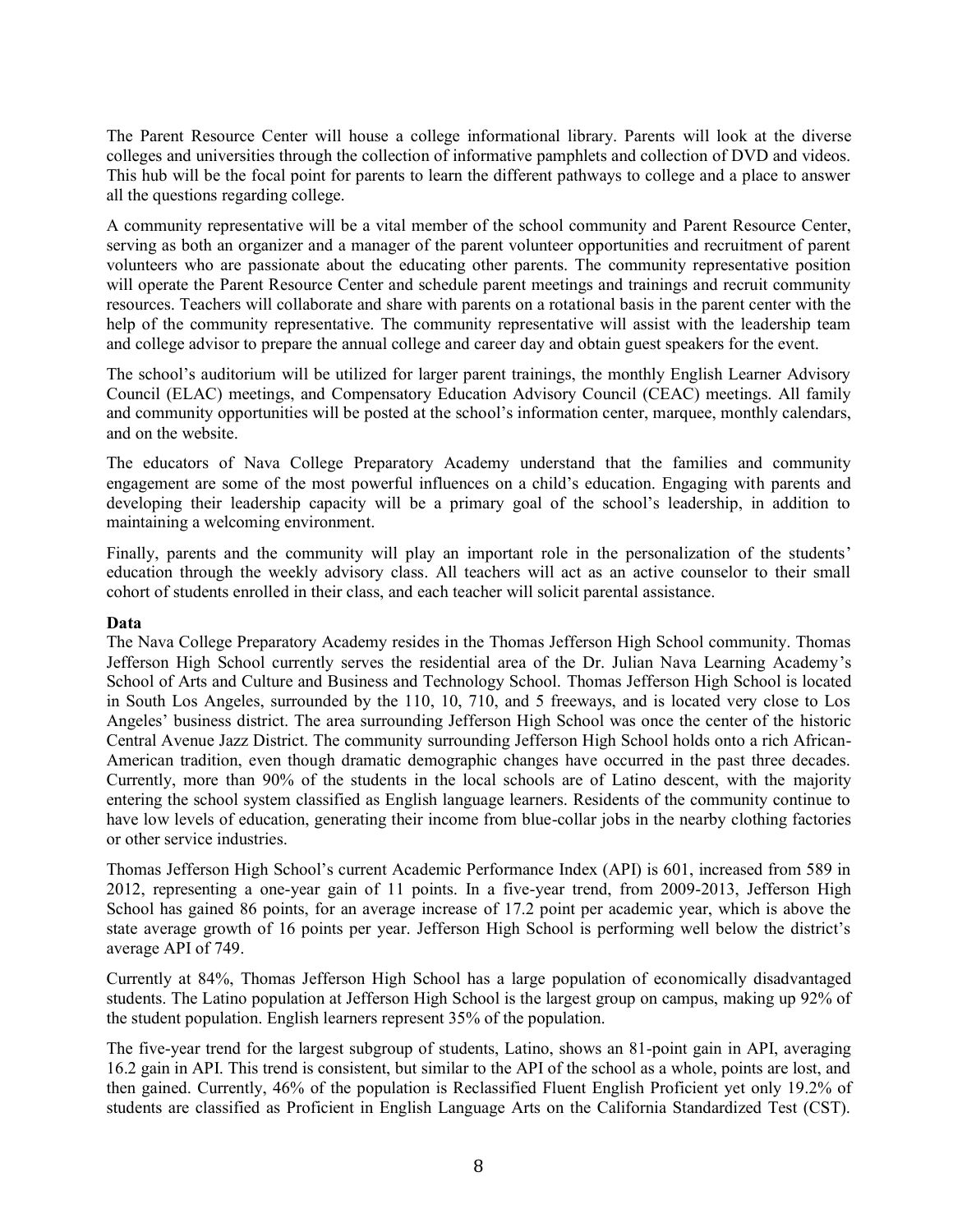This is less than half of the number of reclassified students. Furthermore, 35% of the largest population subgroup is still classified as English Learners, specifically as Long Term English Learners and only 18.8% of these students are scoring Basic or above on the CST. Furthermore, none of the AMAO targets (1-3) were met by Jefferson High School.

Attendance at Jefferson High School for both students and teachers is currently below the district average of 96%. Only 48% of students have a 96% and above attendance rate. Similarly, only 66.4% of teachers have a 96% or above attendance rate. The transiency rate has shown a positive decrease; the transiency rate decreased 19% from 51.4% to 31.7%.

Students with disabilities make up 13% of the Jefferson High School population. Only 1.2% of these students scored Proficient or Advanced on the ELA section of CST. Similarly, only 1.2% of these students showed proficiency in the math section of the CST. These numbers are very low in comparison to the district average of 16% proficiency. The Nava College Preparatory Academy will implement a full inclusion model to ensure that 100% of students will special needs will participate in the general education program.

From 2009-2012, at Jefferson High School, there has been an increase in the 4-year graduation rate, from  $48.6\%$  to  $54.3\%$ . This trend shows an increase of  $5.7\%$ , but Jefferson High School still falls below the district graduation rate of 66%. This shows that Jefferson High School is far behind the District's 2012-2015 strategic plan of 100% graduation rate.

Jefferson High School has only 88.6% of 9<sup>th</sup> graders taking A-G courses, showing that 11.4% of students are already not on track for college preparedness in their first year of high school. This percentage exceeds the 75% state average, and 40% district average. Unfortunately, although 88.6% of students are taking A-G courses, only 32.1% of these students are passing these courses with grades of C or better. Furthermore, by  $12<sup>th</sup>$  grade, only 51.5% of seniors are presently on track for graduation. This coincides closely with the 54.3% graduation rate. The dramatic decrease of students taking A-G courses from 9<sup>th</sup> grade to 12<sup>th</sup> grade shows that there are concerns that are not being addressed between  $(10<sup>th</sup>$  grade and  $11<sup>th</sup>$  grade). This is unacceptable in accordance with the Nava College Preparatory Academy mission and vision. The focus of Nava College Preparatory Academy is 100% graduation rate for all students and assurance that all students, upon graduation, will attend a college or university.

Jefferson High School has shown a decrease in the California Exit Examination (CAHSEE) proficiency and pass rate. Currently, the ELA pass rate for  $10^{th}$  grade is 44.9%, showing that more than 50% of students do not pass the CAHSEE on the first attempt. Out of those 50% of students who retake the CAHSEE, the pass rate for  $11<sup>th</sup>$  grade is 75.7% attributed to the focus on CAHSEE preparation as intervention. Furthermore, although  $75.7\%$  of  $11^{th}$  grade students are passing the CAHSEE, only 15.8% of them are showing proficiency on the ELA section of the CST and only 11.9% of them are showing proficiency in Algebra I, Geometry, Algebra II, and High School Math.

#### **Areas of Greatest Need**

The greatest challenge facing the Jefferson community is a low high school graduation rate, along with low college and university attendance. At Nava College Preparatory Academy, all teachers, parents, staff, and students will work together to ensure that standards based learning occurs in each classroom. The Nava College Preparatory Academy will focus on:

- 100% student success both inside and outside of the classroom
- 100% CAHSEE pass rate
- 100% high school graduation rate
- 100% pass rate for A-G courses
- 100% college or university attendance
- Consistent school wide practices in connection to high academic rigor
- Reclassification of all students by the end of their  $12<sup>th</sup>$  grade year
- A high level of parent engagement in students' education and success
- A high level of parent involvement in student activities both inside and outside the classroom
- Creating a campus that encompasses a college-going culture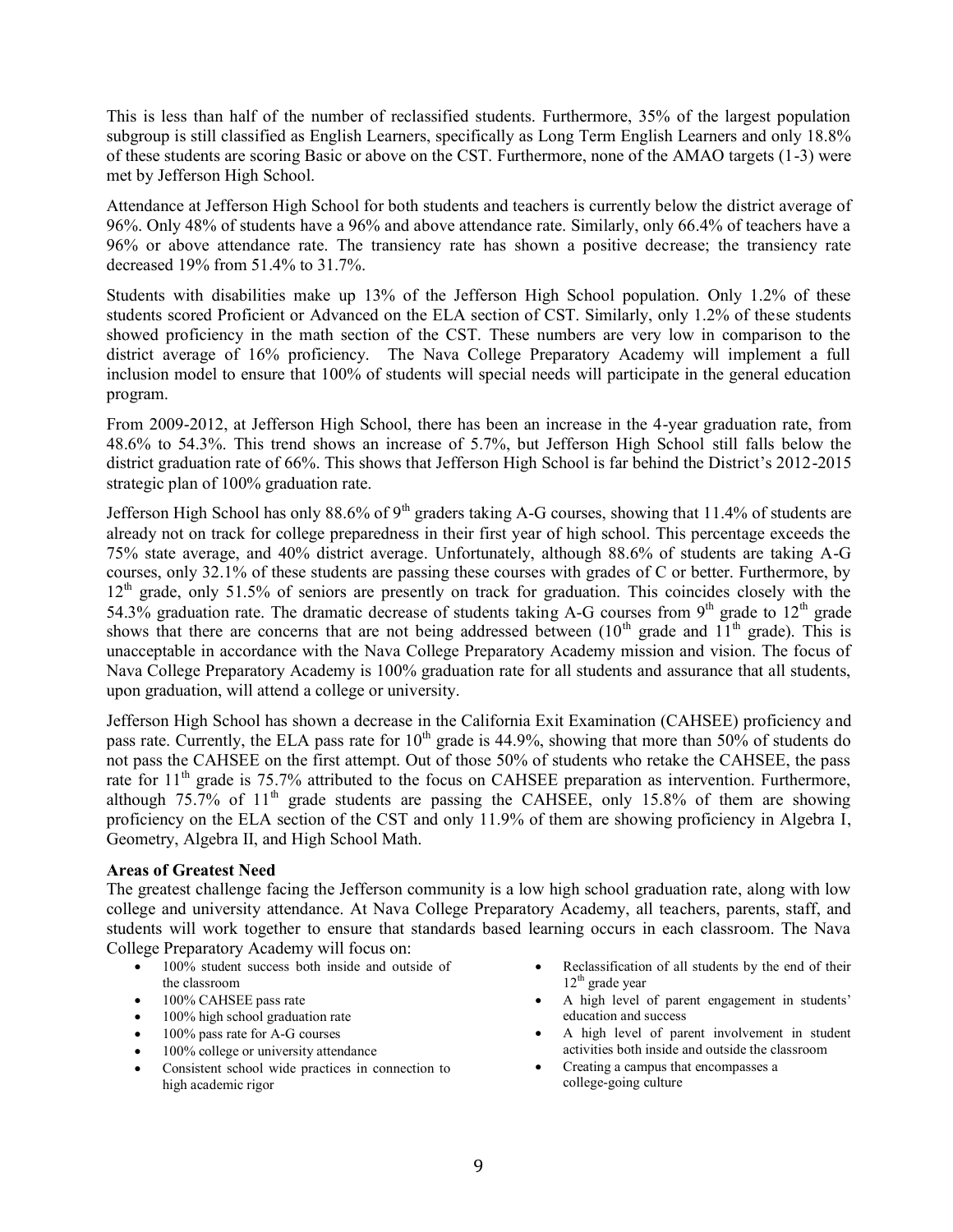#### **Curriculum!and!Instruction**

The instructional program at Nava College Preparatory Academy will enhance student achievement across all subject areas by providing high academic rigor and college readiness at the high school level. The Nava College Preparatory Academy will employ single subject teachers with authorization credentials with multiple leadership experiences, to service the needs of the upcoming  $9<sup>th</sup>$  grade JNLA population, as well as the small learning communities in the surrounding neighborhoods. The students of Nava College Preparatory Academy will continue the Arts and Culture, and Business and Technology curriculum program of electives, connecting themes across all curricular areas. We will focus on the Common Core Standards in which the visual and performing arts and technological advancements will be incorporated, and A-G requirements will be integrated with themes or units of study throughout different works of art, music, film, and technology. We will develop lifelong learners who are prepared for college and careers. Electives will cultivate a high level of academic standards, personal responsibility, and accountability. The students of Nava College Preparatory Academy will be given the opportunity to explore culture through the World Language curriculum in order to advance in languages at the  $9<sup>th</sup>$  grade level.

The Arts and Technology program will use a school-wide adopted curriculum program that incorporates the Common Core Standards, and STEAM (Science, Technology, Engineering, Art, and Mathematics) lesson plans, to explore the development of artistic principles, and to make connections to themes across all curricular areas. Students will gain an appreciation for the historical and cultural elements of art as they study and experience artists through museum visits, and on-campus art programs. Students will also benefit from the partnerships JNLA has previously established to support the Arts and Culture and Business and Technology blended curriculum model and will work collaboratively with the Jefferson High School faculty, as well as professional teachers to support the arts and technology model the middle school incorporated in their school plan.

#### **Electives** The following A-G requirements for coursework will be as follows:

#### **Arts**

The students of Nava College Preparatory Academy will integrate the Arts across the curriculum and as an elective for those students wishing to continue the middle school JNLA Arts program. The Arts offers students access to their own history and culture and that of others who have made significant contributions to society. Through the problem solving processes of Arts-project learning, self-discovery, values clarification, critical thinking, collaboration and organizational skills. Nava College Preparatory Academy will offer new avenues to understanding of content across the curriculum, and will foster empathy and lifelong pleasure in learning (LAUSD AIG).

| <b>Media Art</b> | 2-Dimensional Art   | 3-Dimensional Art   |
|------------------|---------------------|---------------------|
| Photography      | Introduction to Art | Introduction to Art |
| Digital Imaging  | Design              | Design              |
|                  | Painting            | Sculpture           |
|                  | Drawing             | Ceramics            |
|                  | Life Drawing        |                     |

#### **Course!Sequencing Freshman**

- - $\bullet$  Design
	- **Drawing**
	- Ceramics or Digital Imaging

#### **Sophomore**

- Digital Imaging
- **Ceramics**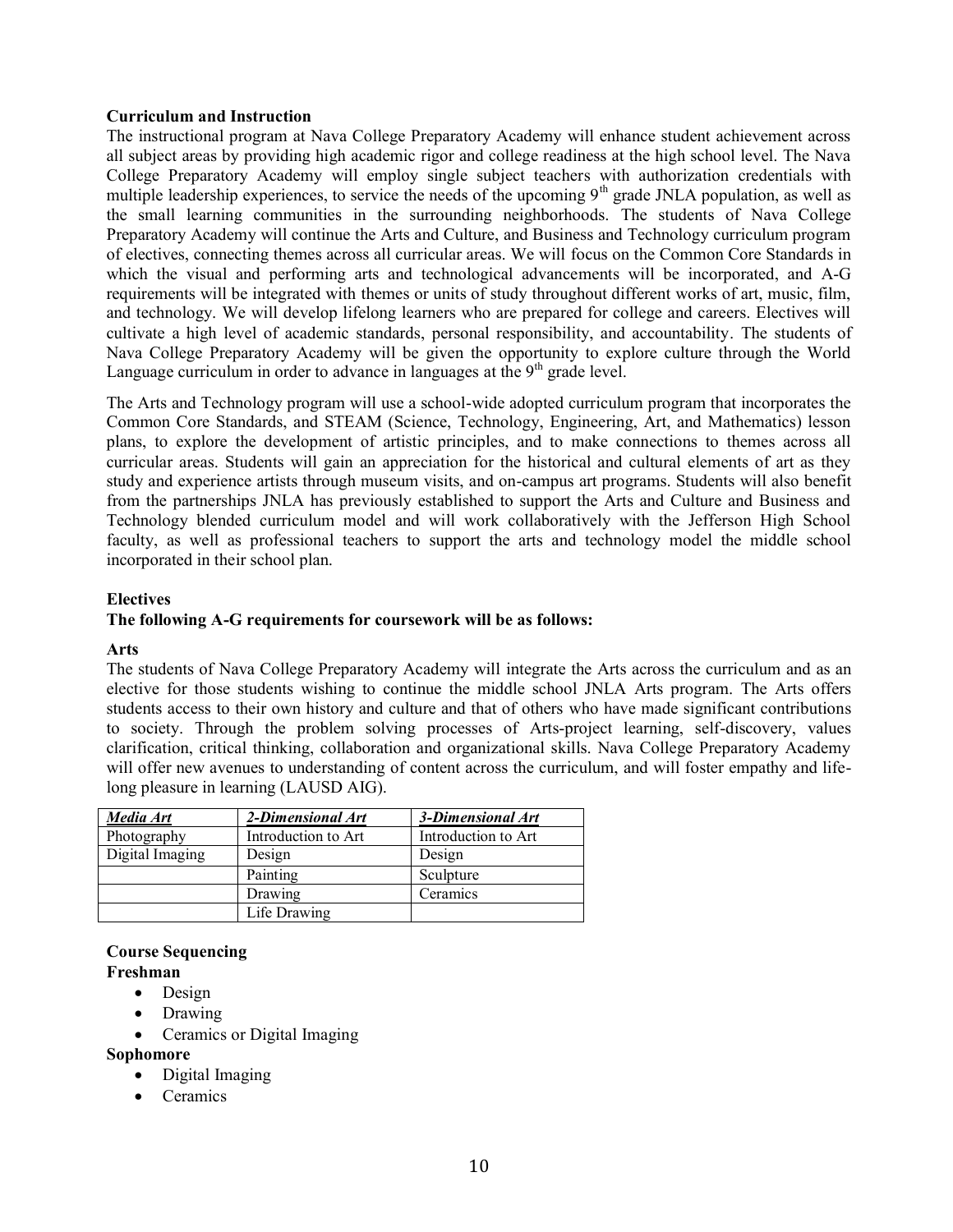• Elective

## **Junior**

- Elective Specialization
- Option: AP Studio Art course

## **Senior**

- Elective Specialization
- Option: College Course or AP Studio Art Course

\*\**AP'Drawing and AP'Studio Art (2D'and 3D) will be offered in the future as well as intermediate and advanced'levels'of'ceramics,'sculpture,'painting, photography,'digital'imaging'and'animation*

All of our coursework will be infused with the five strands of the California State Standards for Visual Art and the Common Core:

- Artistic Perception
- Creative Expression
- Aesthetic Valuing
- Connections, Relationships, Applications

 $\bullet$  Historical and Cultural Context

## **Music!**

The Nava College Preparatory Academy will provide a second option for a three-year track of elective classes, following a fully developed sequence of music electives. The emphasis of this program will be on performances in the local community and at the middle school level that will model after the JNLA Music Model. Additionally, the music director will work collaboratively with Mr. Medina, the music director of Dr. Julian Nava Learning Academy. These key partnerships within the local school communities will enhance the music programs at both JNLA and the Nava College Preparatory Academy High School and provide opportunities to develop more musically gifted students in the local community.

Students participating in the sequence of music classes will be exposed to the history of music in addition to learning how to play selected instruments. Students will learn about a wide range of music, from the classics to the popular music of today. As the students participating in the music program develop their skills and talent, they will collaborate with classmates to develop small groups of a variety of music genres, such as classical, jazz, mariachi, rock from different periods, and others. Opportunities to collaborate with the students who attended JNLA will also be explored as the youngsters network to expand their musical development at the high school level of academic achievement.

# **Music**

## **Performing!Classes:**

- 1. **Beginning Instruments** Woodwinds, brass and percussion are instruments taught in beginning instruments. (no string instruments) Students will learn to read music and music symbols as well as learn to play an instrument.
- 2. **Beginning Guitar** Students will learn to play classical guitar. Students will learn to read music and music symbols as well as learn to play classical guitar.
- 3. **Mixed Chorus** (for both male and female voices) Students will learn to sing four part choral works while learning to read music, solfège and music symbols.

## **Theory!Class:**

1. **Music Technologies** - students study music theory (the science of music), piano keyboarding and ear training (the ability to hear music and write it down) in a computer lab setting.

## 2. **Performance!Classes**

3. **Intermediate/Advanced Band** - Students must be able to read music and rhythm and play a woodwind, brass or percussion instrument. Students are expected to practice 5 days a week for at least 30 min. each session.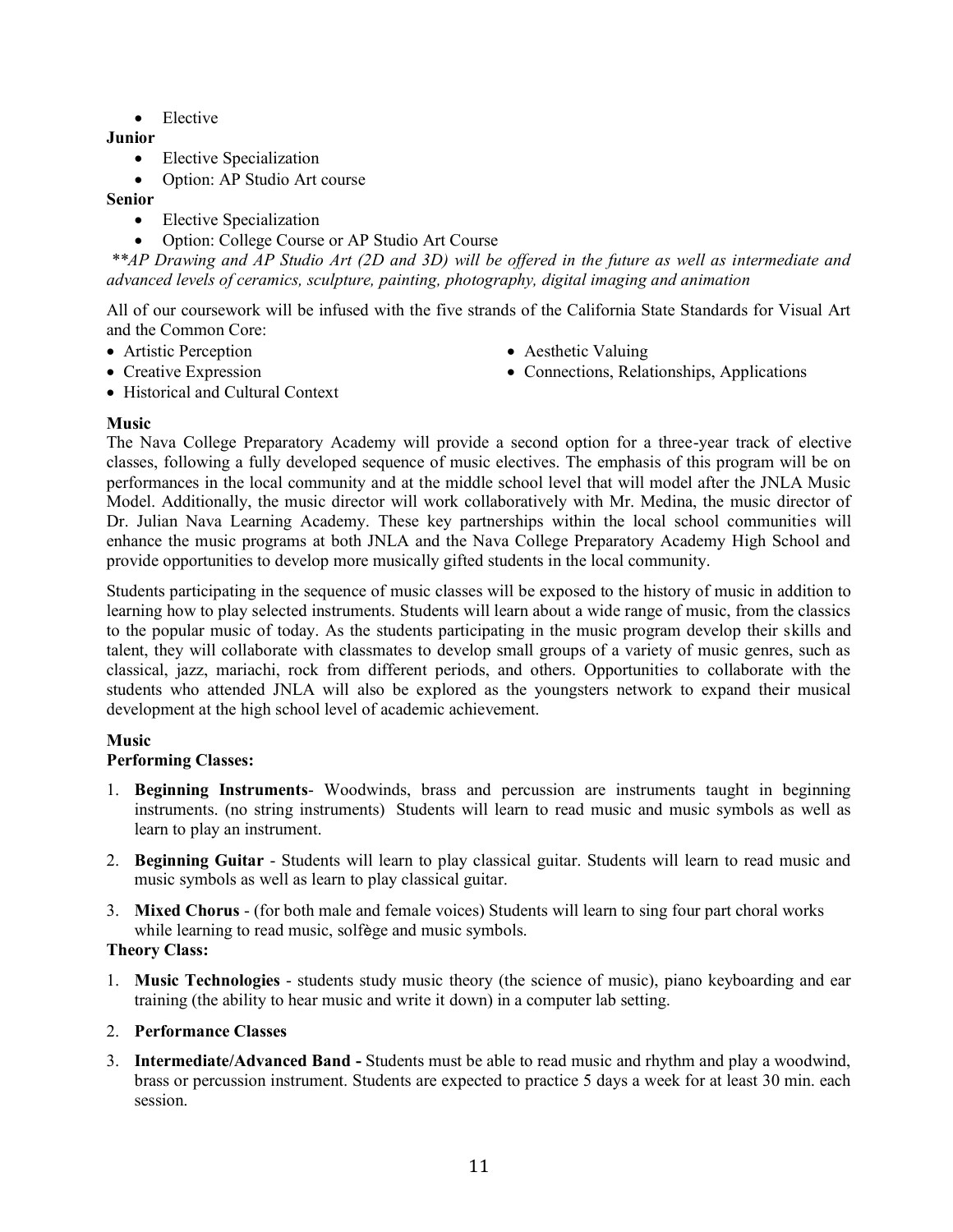- 4. **Jazz Band students are required to audition for this class.** Students must be able to read music and rhythm. Specific instrumentation for jazz band consists of: Alto Sax, Tenor Sax, Baritone Sax, Trumpet, Trombone, Acoustic Bass, Piano, Drums, Guitar. The main focus of the class is improvisation and ensemble playing. Students are expected to practice 5 days a week for at least 30 minutes each session.
- 5. **Intermediate/Advanced Orchestra** Students must be able to read music and rhythm and play an orchestral string instrument. Students are expected to practice 5 days a week for at least 30 min. each session.
- 6. **Intermediate/Advanced Guitar** Students will learn to play guitar as part of a classical guitar ensemble. Students are required to audition for this class should be able to read music and have classical guitar playing experience. Students are expected to practice 5 days a week for at least 30 min. each session.

#### **Music Theory and Analysis:**

- 1. **Music History** Students will take a survey class that covers all of the genera's of music, Medieval, Renaissance, Baroque, Classical and Contemporary and the most famous composers of each.
- 2. **AP Music Theory -** Students must have the recommendation of their Music Tech teacher to be enrolled in AP Music Theory. In this class, students learn to apply all the ear training, dictation, composition, and theory skills learned in Music Tech to written and aural music examples. Students will also learn 4 part writing and analysis. Students are expected to take the AP exam. Students will compose a piece for their final project.

### **World!Languages**

The students of Nava College Preparatory Academy will incorporate a World Language curricular program that will provide opportunities and resources for all students to become proficient in a language other than English. Students will develop an ongoing cultural-based curriculum to improve language learning and will use the Common Core standards of instruction throughout the curriculum. Nava Preparatory Academy will integrate technology in the world language classroom by providing enrichment programs throughout the school year and promote parental involvement through school-based activities. The Foreign Language Team will provide students with opportunities to improve language acquisition and develop cultural appreciation and understanding, develop an ability to communicate, collaborate and problem solve through the use of a foreign language.

The purpose of introducing the students to a foreign language is to ensure that the students of Nava College Prep. Academy will graduate with communicative competence after a continuous sequence of language instruction beginning at the  $9<sup>th</sup>$  grade level.

## **Foreign!Language Course Sequencing**

## x *Spanish1A/B*

This course is a yearlong introduction to the basic elements of the Spanish language and culture. Students will study major vocabulary categories, part of speech, and other fundamental components of Spanish grammar. All four-language skills of listening, speaking, reading, and writing will be covered. This course fulfills one year of the two years of world language required for the California high school diploma.

#### Spanish  $2A/B$

This is a yearlong systematic review of the fundamentals of Spanish language and culture. Students review the basic elements of Spanish grammar and expand their communicative abilities by acquiring a higher functional level of grammar competence and vocabulary acquisition. All four-language skills of listening, speaking, reading, and writing will be covered. This course fulfills the second year of the world language requirement for the California high school diploma. Prerequisite: SPANISH 1A/B with a D or better or equivalent, or departmental placement test.

• *Spanish 3A/B*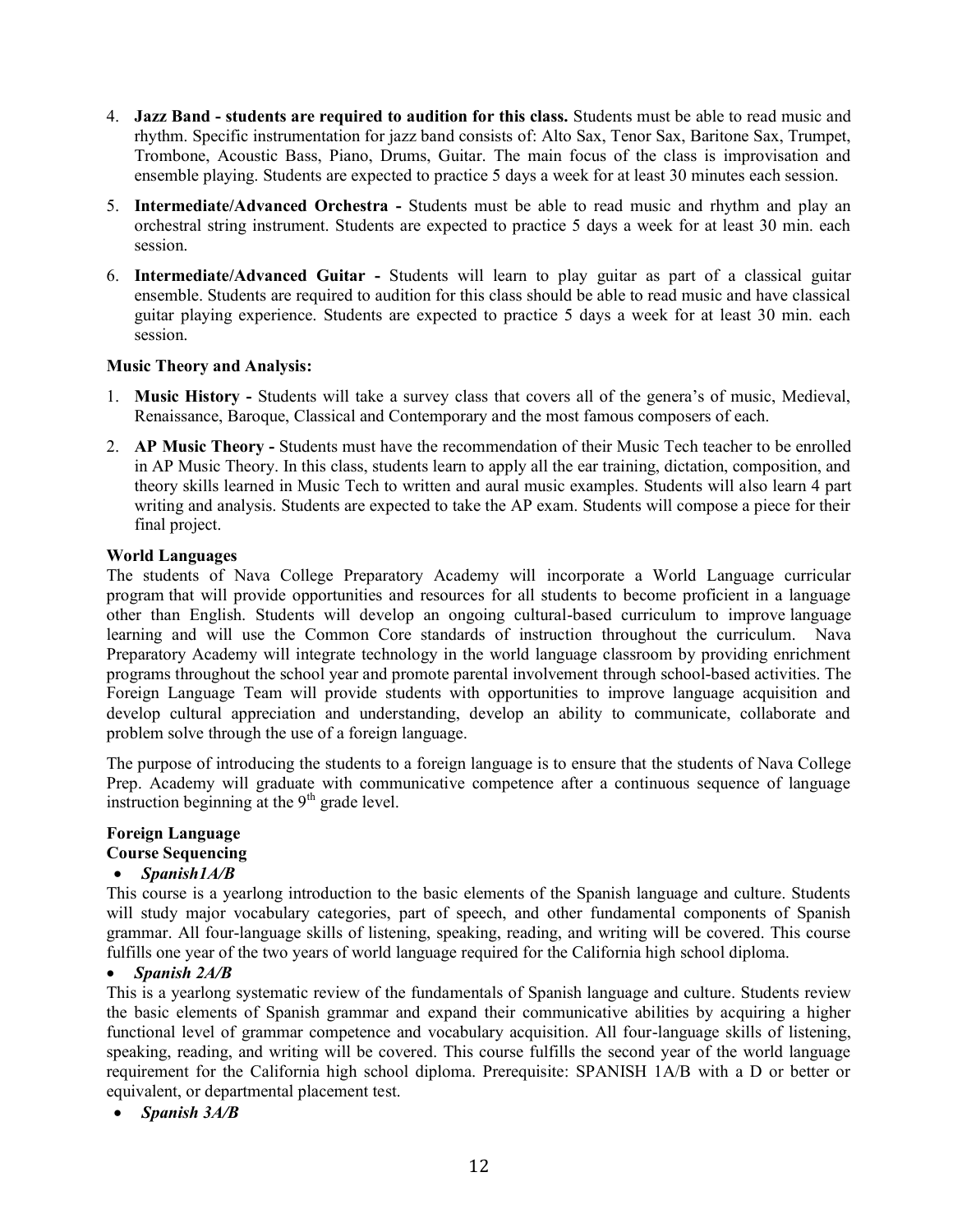This is a yearlong course featuring deeper training in listening comprehension, speaking, reading and writing. The study of Spanish life and culture with an emphasis on contemporary Spain is covered, as well an introduction to Spanish Art and Literature. This course is strongly recommended for students planning on pursuing a college degree, as this course completes the third year recommended by the UC and Cal university systems. Prerequisite: SPANISH 2A/B with a D or better or equivalent, or departmental placement test.

## • *Spanish for Spanish Speakers 1A/B*

This course is a yearlong introduction to the basic elements of the Spanish language and culture. Students will study major vocabulary categories, verb tenses, and other fundamental components of Spanish grammar. All four-language skills of listening, speaking, reading, and writing will be covered. This course fulfills two years of the two years of world language required for the California high school diploma. Prerequisite: Departmental placement test.

### • *Spanish for Spanish Speakers 2A/B*

This course is a yearlong introduction to the basic elements of the Spanish language and culture. Students will study major vocabulary categories, verb tenses, and other fundamental components of Spanish grammar. All four-language skills of listening, speaking, reading, and writing will be covered. This course fulfills two years of the two years of world language required for the California high school diploma. Prerequisite: Spanish for Spanish Speakers 1A/B or equivalent, or departmental placement test.

#### *&&&&&&AP&Spanish&Language*

This course stresses oral communication skills, emphasizes conversation and includes review of major grammatical points and vocabulary expansion. Course covers reading and writing skills as well. The program provides guidance and practice in different writing skills (description, narration, argumentation) using topics drawn mainly from students' experiences and some aspects of the Spanish culture including Latin America. The cultural component stresses in depth the development of Spanish pictorial art from Spain, Africa (Equatorial Guinea) to Latin America to mention some: Cervantes, Sor Juana Inés, El Greco, Picasso, Rivera, Frida Khalo, Tamayo, Dolores del Río, María Felix, Amalia Hernandez, Octavio Paz, and García Marquéz, etc. Also by passing the AP Spanish language test at the end of the school year the student will be granted with college credit to use in her/his future college.

#### x *AP&Spanish&Literature*

This course is designed to introduce students to the formal study of Spanish language texts from Spain, Latin America and the United States, from the Middle Age until the 20th Century. This course prepares the student for the AP Spanish Literature exam, providing tools to develop and succeed in the literary analysis, and in the exploration of the historic and cultural context where the texts were created. The program emphasizes the use of appropriate grammatical and syntactic structures, and the knowledge of literary terminology and poetic devises to be used in essays that analyze toughly the required reading list mandated by the College Board. The use of representative work from the Art History, as well as film and audio sources complement the learning process. Passing the AP Literature exam, students receive equivalence for one year of World Language in college. *Prerequisites:* Spanish for Spanish Speakers 2/AB, or AP Spanish Language A/B, or equivalent or Departmental placement test.

#### **Technology!Elective**

Students at Nava College Preparatory Academy will continue to have the opportunity to explore computer fundamentals. In the first semester, the computer class will focus on the basics of the widely used computer programs, as well as keyboarding skills. As the year progresses, the students will be taught how to use a variety of software programs using project-based lessons, including word processing, publishing, presentation, and photography software.  $9<sup>th</sup>$  grade students will develop 21st century knowledge, skills and abilities that will be needed to graduate high school and become college and career ready. At Nava College Preparatory Academy students will learn digital citizenship, which will assist students in taking the Smarter Balanced performance assessments and in developing technological skills for the  $21<sup>st</sup>$  century.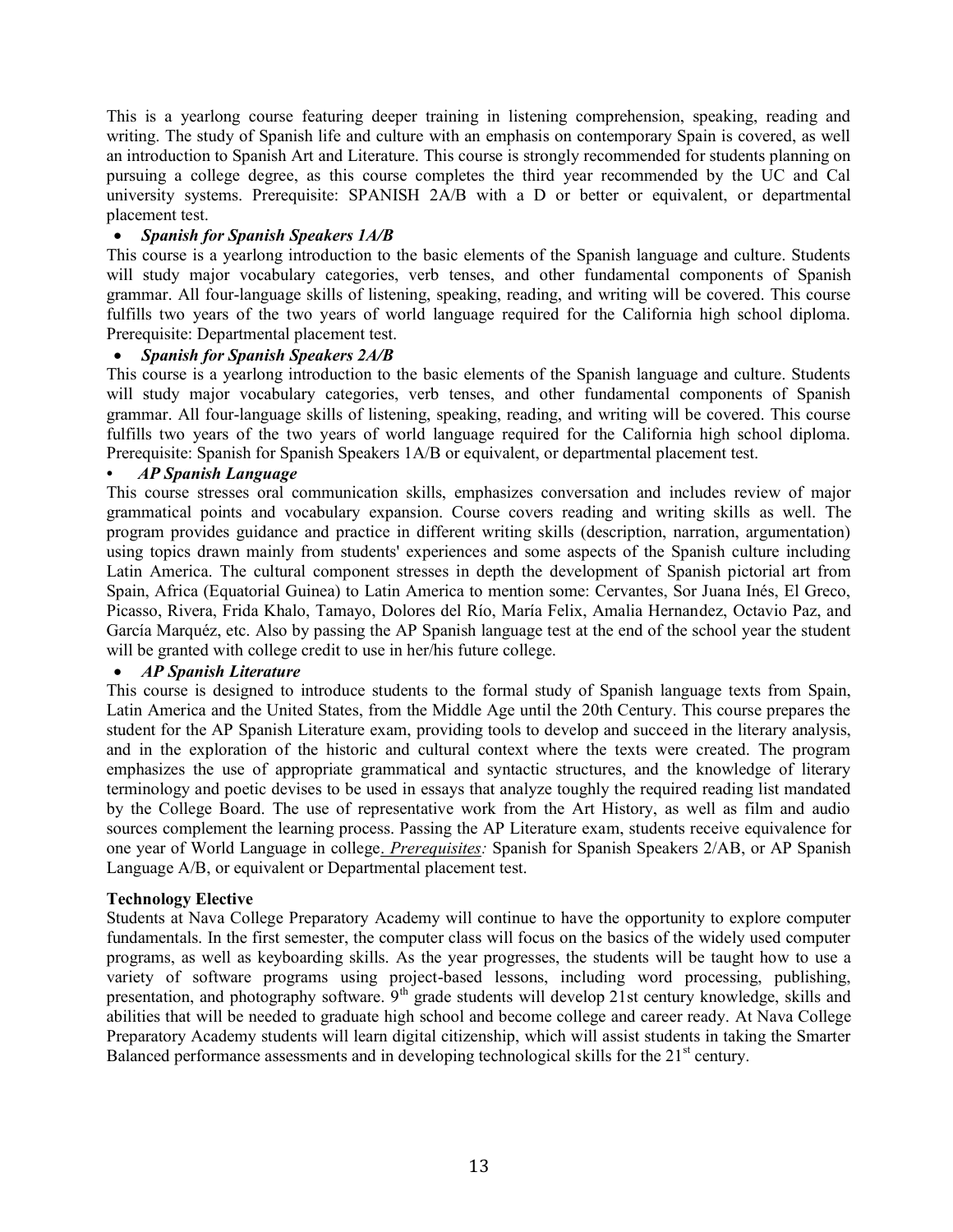## **English**

The English Language Arts program at Nava College Preparatory Academy will focus on the Common Core State Standards (CCSS) allowing students to obtain a literary experience that focuses on reading, writing, speaking and listening, language, and media and technology through an integrated model of literacy. Specific focus on the needs of RFEP and LTEL students will ensure mastery of content for increased levels of proficiency. Consistency through all courses in connection to CCSS will consist of the teacher connecting standards with project based learning, argument writing, evidence-based writing, SDAIE methodology, and culturally relevant material. At Nava College Preparatory Academy, the focus will be on higher level thinking skills based on Bloom's Taxonomy and Webb's Depth of Knowledge. Teachers will deliver instruction as a facilitator to ensure the completion of assigned task, and students will collaborate to complete the task as independent, critical thinkers, increasing their problem solving skills and allowing them to take ownership of their learning. Students will have the opportunity to work collaboratively with peers to analyze works of literature and media documents critically, create arguments and substantive claims, and find evidence to support these claims. Students will then transfer this knowledge to write argumentative pieces with claims and counter claims that show a deeper level understanding of the text by extracting relevant evidence, creating sound reasoning, and forming inferences based on their assertion showing mastery of the content. Students will then evaluate their argumentative pieces and discuss them (through a small group or whole class setting) in logical, well-developed presentations. Through the use of reading and discussions, students will increase their word knowledge to build their academic vocabulary.

At Nava College Preparatory Academy, students will take a sequence of courses that are deeply rooted in the CCSS that will prepare them for a rapidly changing world by giving them  $21<sup>st</sup>$  century skills. The ELA courses for  $9<sup>th</sup>-12<sup>th</sup>$  grade will incorporate art and technology, in connection with CCSS, and provide students opportunities to gain higher level critical thinking and reasoning skills. The focus will be on informational literacy and collaboration. Courses will focus on self-direction, which is geared away from the traditional lecture style of teaching. Cross-curriculum planning will ensure that there is a connection between ELA and other core content classes, ensuring that skills are transferred, ensuring mastery. Beginning with  $9<sup>th</sup>$  grade English, students will follow a sequence of courses that explore various topics, connected to informational texts, A-G requirements, enabling students to obtain the higher level critical thinking skills necessary to be successful on all assessments, including but not limited to Performance Tasks, SATs, ACTs, and college entrance examinations.

#### **Course Sequence:**

**English 9AB and English 10AB** are foundational courses, which provide a focus on Information/Explanatory, Informational, Literary, and Argumentative, and Research writing. The focus will be on creating claims and logical arguments and gathering relevant evidence to support these claims and arguments. Strategies to address the variety of writing genres and format of the CAHSEE writing prompt will also be presented in the English 9AB and the English 10AB classes.

**English 11-** American Literature and Contemporary Composition—Focuses on applying the CCSS to U.S. Literature and U.S. Literary non-fiction at a deeper level.

**English 12 – Expository Composition or Advanced Composition and one of the various electives including** Mexican American Literature, Shakespearian Literature, World Literature, and Women in Literature. At the  $12<sup>th</sup>$  grade level, students will be able to explore specific genres of literature based on their interests in connection to CCSS at a higher analytical level. (See foundational list above)

Based on performance levels and student motivation, students will have the options to apply to take honors course in the 9<sup>th</sup> and 10<sup>th</sup> grade. At the 11<sup>th</sup> and 12<sup>th</sup> grade level student will have the option to apply to take Advance Placement courses. Additionally, students will have the option to take college level electives to fulfill graduation requirements, as well as obtain general education credits.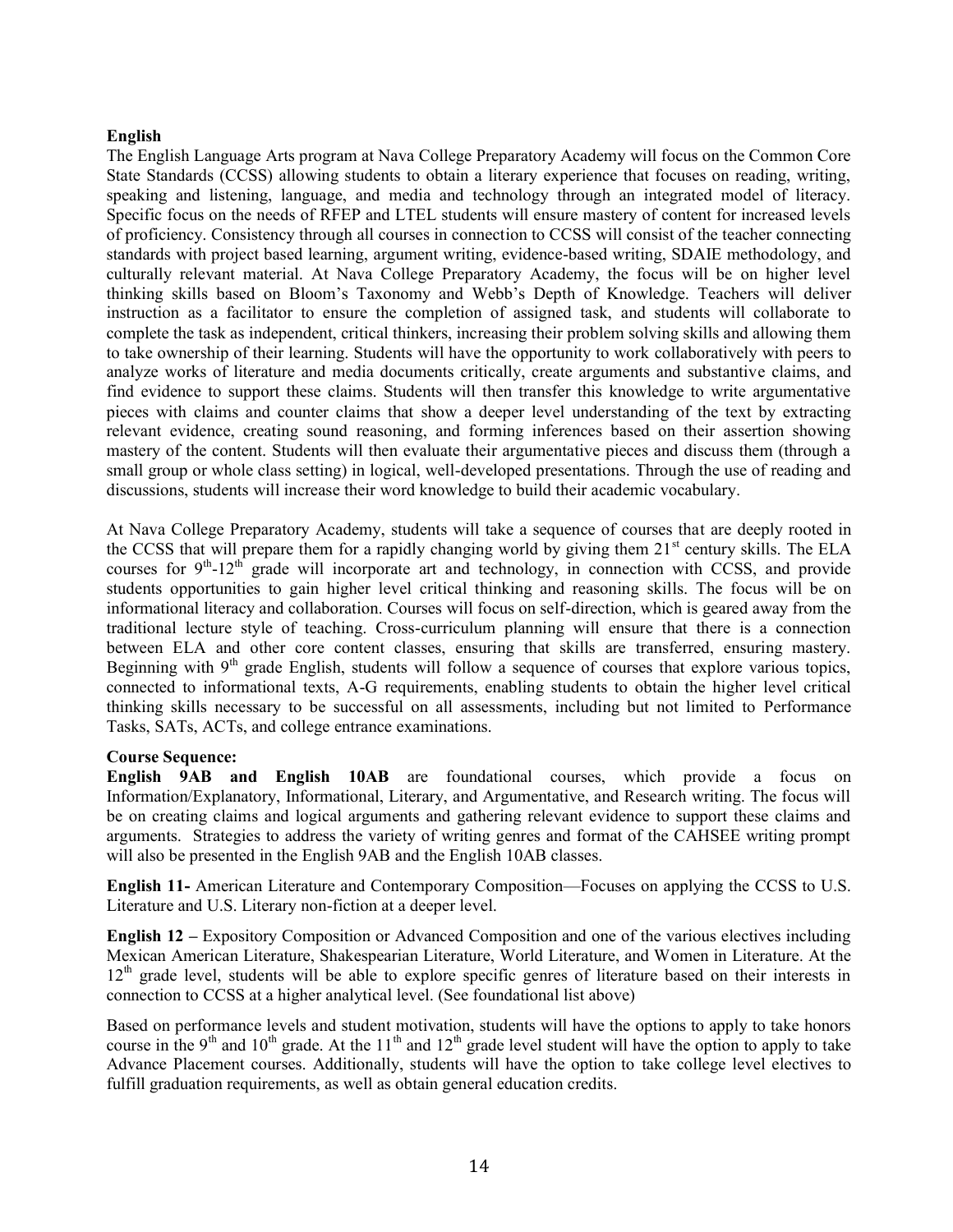| Reading<br>Focus on:                                                                                                                                                                                                                                                                                                           | Writing<br>Focus on:                                                                                                                                                              | <b>Speaking and</b><br><b>Listening Focus</b><br>on:                                                                             | Language<br>Focus on:                                                                                                                                                                                                                                                                                  | <b>Media</b> and<br><b>Technology</b><br>Focus on:                                  |
|--------------------------------------------------------------------------------------------------------------------------------------------------------------------------------------------------------------------------------------------------------------------------------------------------------------------------------|-----------------------------------------------------------------------------------------------------------------------------------------------------------------------------------|----------------------------------------------------------------------------------------------------------------------------------|--------------------------------------------------------------------------------------------------------------------------------------------------------------------------------------------------------------------------------------------------------------------------------------------------------|-------------------------------------------------------------------------------------|
| • Deriving meaning<br>from text<br>• Evaluating literary<br>and media texts<br>for reliability,<br>close reading, and<br>deeper analysis<br>• Connotation and<br>denotation<br>• Context clues to<br>determine<br>meaning of words<br>• Text complexity<br>• Acquisition of<br>vocabulary<br>• Setting and<br>characterization | • Argumentation<br>rather than<br>persuasion<br>• Rhetoric (precise)<br>language)<br>• Writing Process<br>(including how<br>technology plays a<br>role in the writing<br>process) | • Deep, student led<br>discussions<br>• Making<br>connections<br>between texts<br>• Change from<br>presentation to<br>discussion | $\bullet$ Language<br>conventions<br>• Knowledge of<br>Language<br>$\bullet$ Figurative<br>Language<br>• Greek and Latin<br>roots, prefixes,<br>and suffixes<br>• Use of academic<br>vocabulary<br>• Interpret figures<br>of speech,<br>analyze nuances,<br>and use domain-<br>specific<br>vocabulary. | • Analysis of<br>media<br>documents<br>$\bullet$ Use of<br>technology in<br>writing |

### **History/ Social Studies**

Teachers who teach the Social Studies curriculum will have the opportunity to work with their students on several cross-curricular projects emphasizing the Common Core Standards as they relate to historical content knowledge and historical argumentation by adopting an approved curriculum for the upcoming  $9<sup>th</sup>$ graders. Teachers will collaborate on interdisciplinary studies with the English Language Arts department during professional development to balance the writing component of Language Arts and Social studies content area. An historical social science approach will be at the center of all courses. The application of the themes of history/social studies, and an analysis of the cultural traits of civilizations will help students understand how people shape their world and how their world shapes them. To become active, informed citizens, and future leaders; students require knowledge of the civilizations and people that have shaped the development of the United States and the world. Students will be required to focus on public civic duties at the local, state, national, and world level, to develop a service learning community approach model and project based learning to address the needs of the community and exposure to the world around them.

# **History Social Studies Course Sequencing**

## **9th Grade!Geography**

Geography at the ninth grade level will give students the opportunity to explore 5 recurring themes of human experience common to civilizations around the globe from ancient to contemporary times. In the ninth grade, students will explore geography and historical content through different media.

#### **The Five Themes:**

**Location: Position on the Earth's Surface (Absolute/Relative).** Geographic study begins with the location of places on the earth.

- **Place: Physical and Human Characteristics**. Place have physical and human characteristics that make them what they are. Geography emphasizes the understanding of both of these factors and their integration together.
- **Human/Environment Interactions: Shaping the Landscape.** The landscape of the earth is no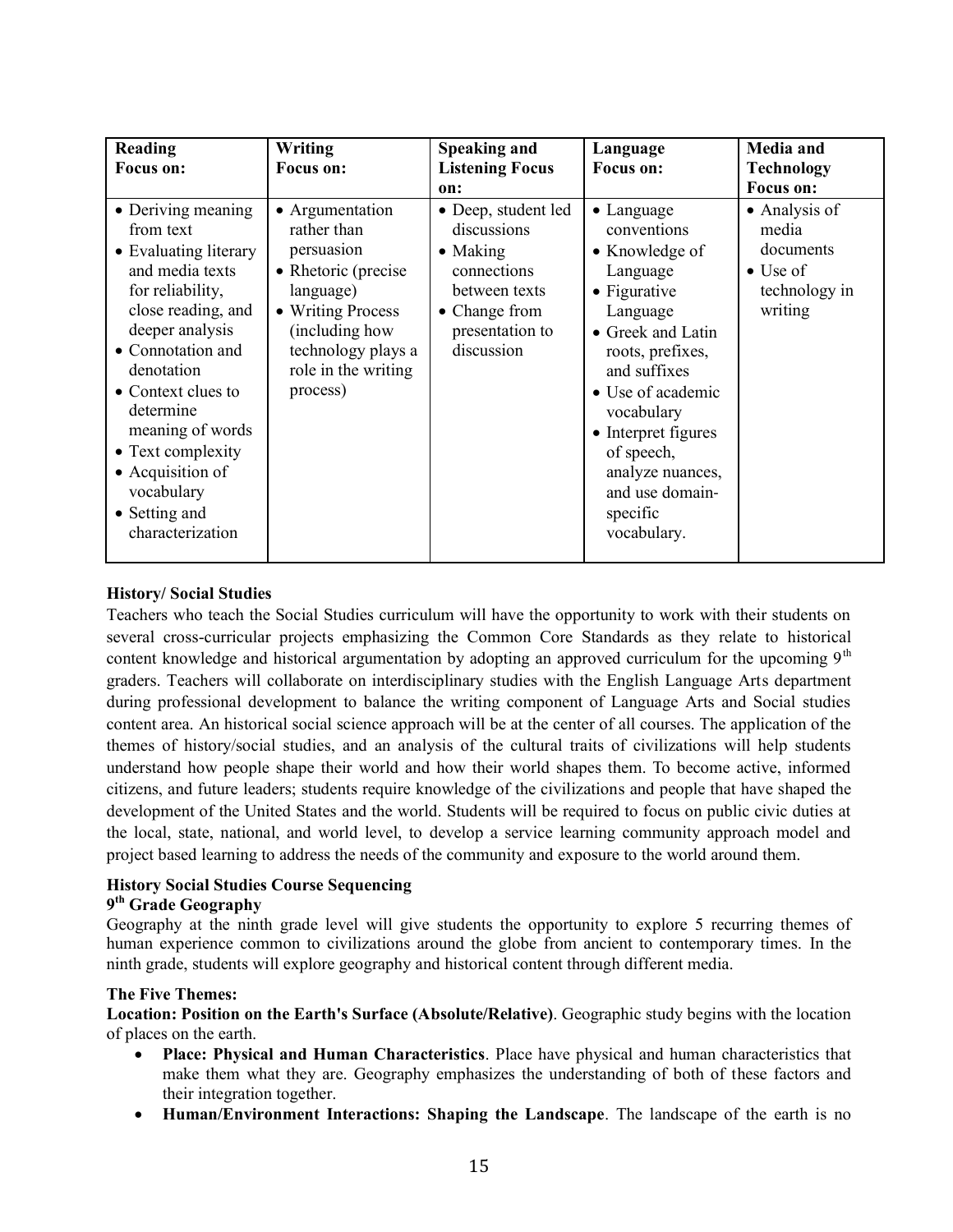longer a purely physical feature. Human have impact every area of the earth, but in varying ways. The geography of places is influenced by the degree to which humans have impacted their local environment.

- **Movement: Humans Interacting on the Earth**. The postmodern world is one of great interaction between places. This movement is inherently geographic, whether it is by telecommunications or ship.
- **Regions: How They Form and Change**. The essential geographic feature is the region. A region is any unit of space that is unified by the presence of some characteristic.

#### **10th grade World History**

The Modern World students in grade ten study major turning points that shaped the modern world, from the late eighteenth century through the present, including the cause and course of the two world wars. They trace the rise of democratic ideas and develop an understanding of the historical roots of current world issues, especially as they pertain to international relations. They extrapolate from the American experience that democratic ideals are often achieved at a high price, remain vulnerable, and are not practiced everywhere in the world. Students develop an understanding of current world issues and relate them to their historical, geographic, political, economic, and cultural contexts. Students consider multiple accounts of events in order to understand international relations from a variety of perspectives.

- Honors World History
- AP World History
- 9th grade Humanities Program

### **11th grade U.S. History**

Continuity and Change in the Twentieth Century Students in grade eleven study the major turning points in American history in the twentieth century. Following a review of the nation's beginnings and the impact of the Enlightenment on U.S. democratic ideals, students build upon the tenth grade study of global industrialization to understand the emergence and impact of new technology and a corporate economy, including the social and cultural effects. They trace the change in the ethnic composition of American society; the movement toward equal rights for racial minorities and women; and the role of the United States as a major world power. An emphasis is placed on the expanding role of the federal government and federal courts as well as the continuing tension between the individual and the state. Students consider the major social problems of our time and trace their causes in historical events. They learn that the United States has served as a model for other nations and that the rights and freedoms we enjoy are not accidents, but the results of a defined set of political principles that are not always basic to citizens of other countries. Students understand that our rights under the U.S. Constitution are a precious inheritance that depends on an educated citizenry for their preservation and protection.

- $\bullet$  Honors U.S. History
- $\bullet$  AP U.S. History

#### 12th grade Principles of American Government (first semester) and Economics **(2nd!semester)**

Students in grade twelve pursue a deeper understanding of the institutions of American government. They compare systems of government in the world today and analyze the history and changing interpretations of the Constitution, the Bill of Rights, and the current state of the legislative, executive, and judiciary branches of government. An emphasis is placed on analyzing the relationship among federal, state, and local governments, with particular attention paid to important historical documents such as the Federalist Papers. These standards represent the culmination of civic literacy as students prepare to vote, participate in community activities, and assume the responsibilities of citizenship.

In addition to studying government in grade twelve, students also master fundamental economic concepts, applying the tools (graphs, statistics, equations) from other subject areas to the understanding of operations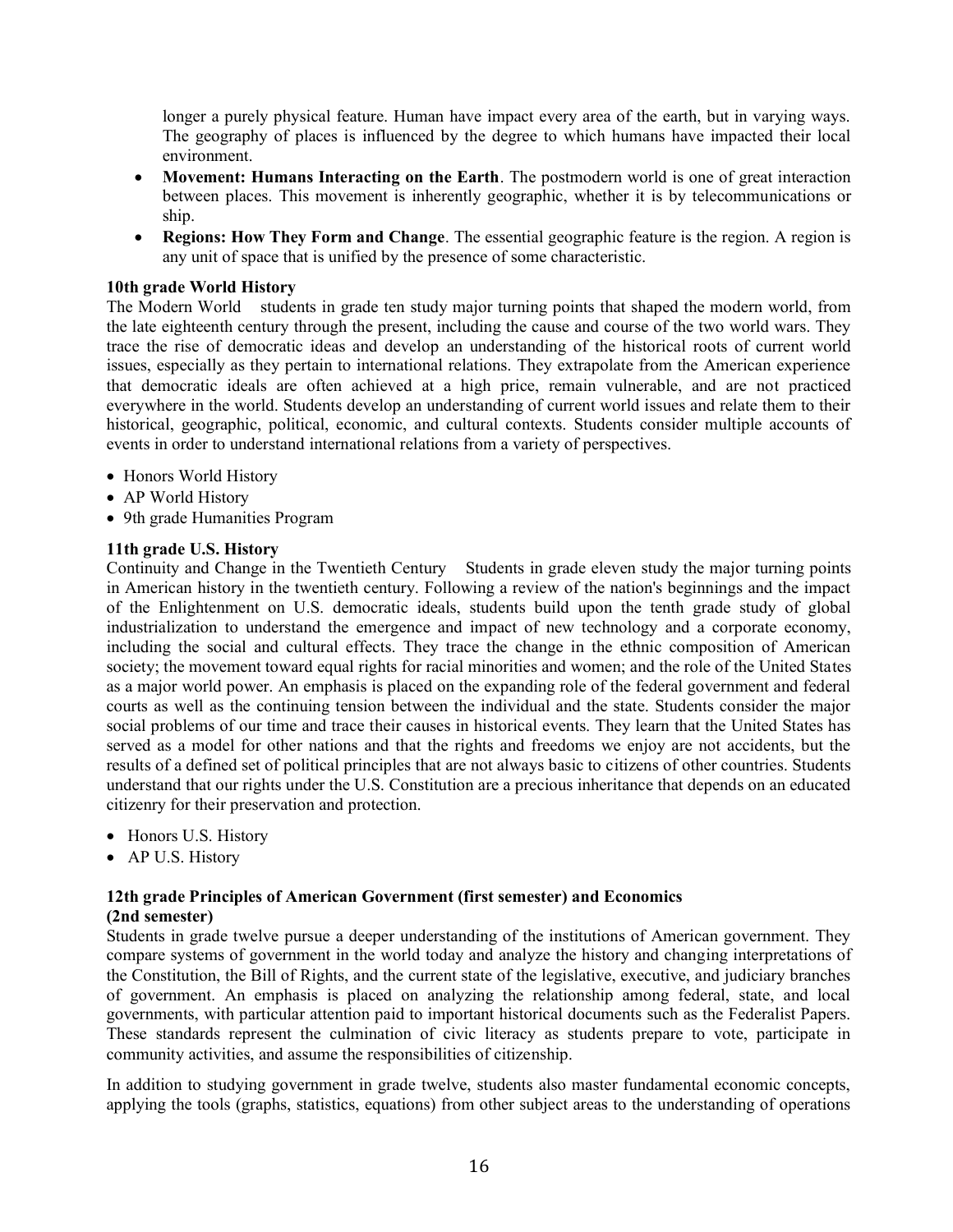and institutions of economic systems. Studied in a historic context are the basic economic principles of micro- and macroeconomics, international economics, comparative economic systems, measurement, and methods.

- Honors Principles of American Government
- $\bullet$  AP Government & Politics
- Honors Economics

#### **11th or 12th Grade**

AP Psychology  $(11th/12th)$  grade  $-e$  lective credit only)

#### **Mathematics**

Nava College Preparatory Academy will offer the traditional three courses typically seen in the U.S. These will be Algebra 1, Geometry, and Algebra 2. Additional courses will be needed to fulfill the A-G recommendations and prepare students for advancement in mathematics. These courses could include Pre-Calculus, Discrete Mathematics, Probability and Statistics, AP Statistics, and AP Calculus. Further advancement may be obtained through the partnership with the Jaime Escalante Mathematics Program during the summer or through enrollment to a local community college to obtain college credit.

Common assessments will be created by teachers using multiple-measures similar to those found in the Smart-Balanced exam and other CCSS performance tasks, which will include error analysis and justification problems, and constructive responses scored by designed rubric. Additionally, standards-based culminating tasks and projects will be used for assessing students as a small group, for practice in collaboration of  $21<sup>st</sup>$ century skills, or as an individual depending on the task and graded by a rubric. Data gathered by all assessments will be used to form instruction, intervention, groupings, and additional resources that will be tailored to students needs.

Intervention for these courses will be embedded within the course. The intervention program will consist of purposely choosing a few common core standards and assessing them. Based on data from assessment, "Mini-Lessons" will be used to revisit skills or theories students may be lacking in. Concept tasks and supplementary work will be created based on the results of assessments as well. Special needs students may have workload and assessments tailored to their designed instruction. Additional support may be obtained through before of after school hours.

The design of the course work will be based on skills and conceptual understanding of standards, but reading and writing will be a major focus area in the courses as well. Based on the Teaching and Learning Framework, special consideration will be placed in academic vocabulary and the classroom environment to enrich the academic language of not only our English Learners, but all learners as well

|   | Pathways                 |                          |                                                                                                |                                                                                                |  |
|---|--------------------------|--------------------------|------------------------------------------------------------------------------------------------|------------------------------------------------------------------------------------------------|--|
|   | $9th$ Grade              | $10^{\text{th}}$ Grade   | $11th$ Grade                                                                                   | $12th$ Grade                                                                                   |  |
| A | <b>CCSS</b><br>Algebra 1 | <b>CCSS</b><br>Geometry  | CCSS Algebra 2                                                                                 | Math Analysis                                                                                  |  |
| B | <b>CCSS</b><br>Geometry  | <b>CCSS</b><br>Algebra 2 | Math Analysis                                                                                  | <b>AP Calculus</b><br><b>AP</b> Statistics<br>Discrete Mathematics<br>Probability & Statistics |  |
| C | <b>CCSS</b><br>Algebra 2 | Math<br>Analysis         | <b>AP Calculus</b><br><b>AP</b> Statistics<br>Discrete Mathematics<br>Probability & Statistics | <b>AP Calculus</b><br><b>AP</b> Statistics<br>Discrete Mathematics<br>Probability & Statistics |  |

**Pathways**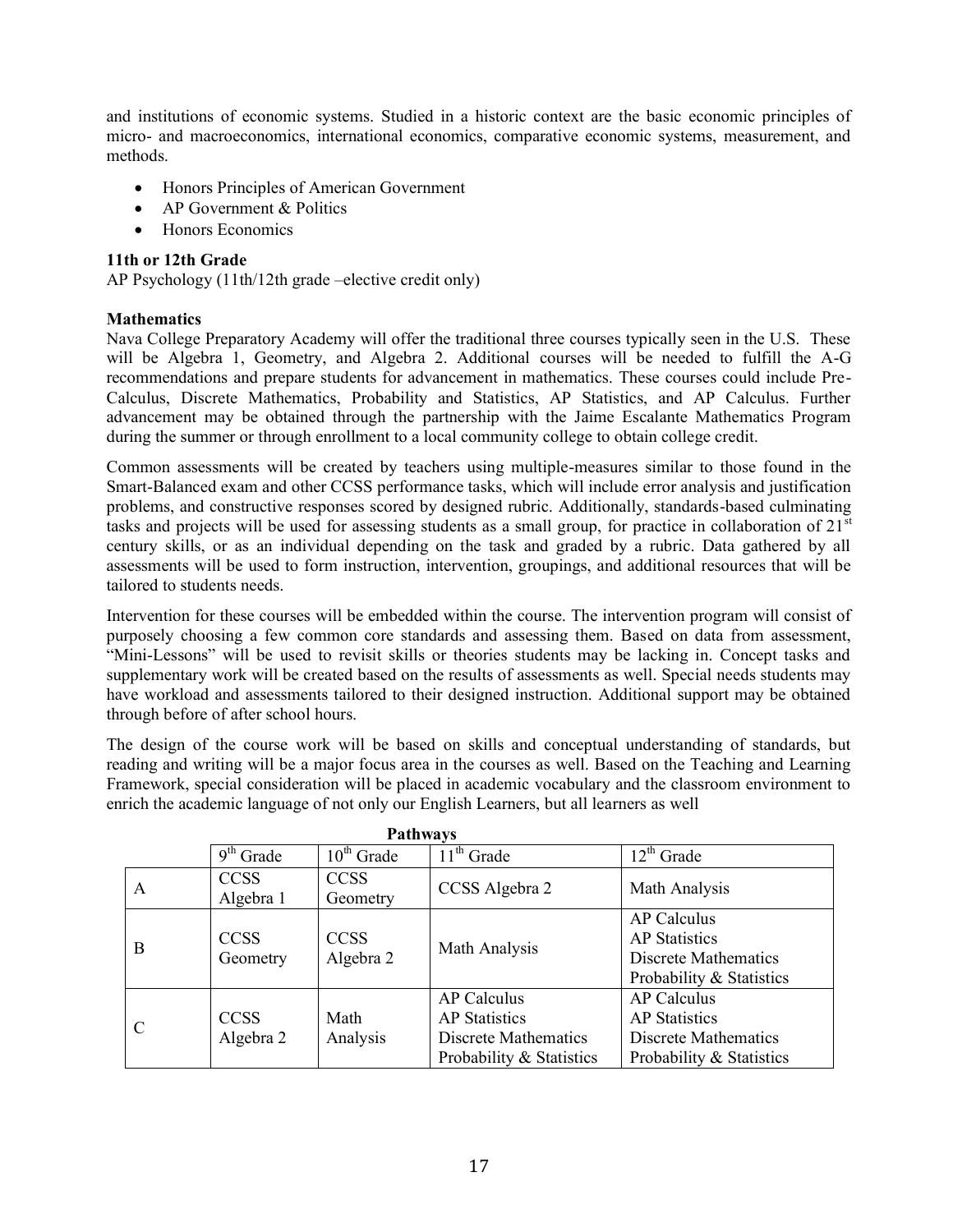## **Science**

The Science program at Nava College Preparatory Academy will focus on the Next Generation Science Standards with an incorporation of Common Core standards. The goal of Nava College Preparatory Academy is to inspire our students to become creative problem solvers, critical thinkers, and collaborate investigators with a balance between theory and practice. In order to meet the  $A - G$  requirements students will take a sequence of courses that will align with their academic needs and interest. Students are required to complete three years of Science, with an option to complete a fourth year by opting to take an elective or an Advanced Placement Science course. Students should select their science courses in conjunction with their math courses to ensure proper mastery of content knowledge, due to overlapping content topics

## **Course Sequence:**

- Grade 9 Biology AB
- Grade 10 Chemistry AB or Advanced Placement Biology
- Grade 11 Chemistry AB or Advanced Placement Chemistry or Physics
- Grade 12 Various Science courses for elective credits such as, Physics, Advancement Placement Physics, Advanced Placement Chemistry, Advanced Placement Environmental Science, Physiology or Marine Biology

| Option/Grade | Grade 9              | Grade 10                                | Grade 11                           | Grade 12                                                                                                                                                      |
|--------------|----------------------|-----------------------------------------|------------------------------------|---------------------------------------------------------------------------------------------------------------------------------------------------------------|
| Option 1     | <b>Biology</b><br>AB | Chemistry AB                            | Advanced<br>Placement<br>Chemistry | Physics, Advancement Placement<br>Physics, Advanced Placement<br>Environmental Science, Physiology<br>or Marine Biology                                       |
| Option 2     | <b>Biology</b><br>AB | Advanced<br>Placement<br><b>Biology</b> | Chemistry AB                       | Physics, Advanced Placement<br>Chemistry, Advanced Placement<br>Environmental Science, Physiology<br>or Marine Biology                                        |
| Option 3     | <b>Biology</b><br>AB | Chemistry AB                            | Physics                            | Advancement Placement Physics,<br>Advanced Placement Chemistry,<br><b>Advanced Placement Environmental</b><br>Science, Physiology or Marine<br><b>Biology</b> |

Science teachers will emphasize collaboration, project-based learning, hands-on investigations and the use of technology, as students study the physical and natural sciences in connection to engineering and technology. The philosophy of the science classroom will be committed to establishing a community of learners who work together, using technology and other traditional tools of science to discover the basic principles that underlie each of the topics studied.

Teachers from the Mathematics and Science department will meet on a continuous basis to discuss student's academic progress and accurate placement in both Math and Science courses due to the overlapping of content covered in both classes. It is crucial that students are on the correct path with these courses, as many concepts that are covered in Science class such as equations, calculations, graphing, and chemical formulas to be mastered with foundational mathematic skills. Without these foundation skills learned in mathematics courses, students will face an overwhelming challenge within their Science classroom.

There is a current shift in Science to incorporate Engineering and Technology principles with the Next Generation Science Standards. Nava College Prep will use its autonomy to adopt curriculum, textbooks, and instructional materials that help support student learning with all NGSS and Common Core standards. Teachers within the Science department will select instructional resources that will meet all students' academic needs.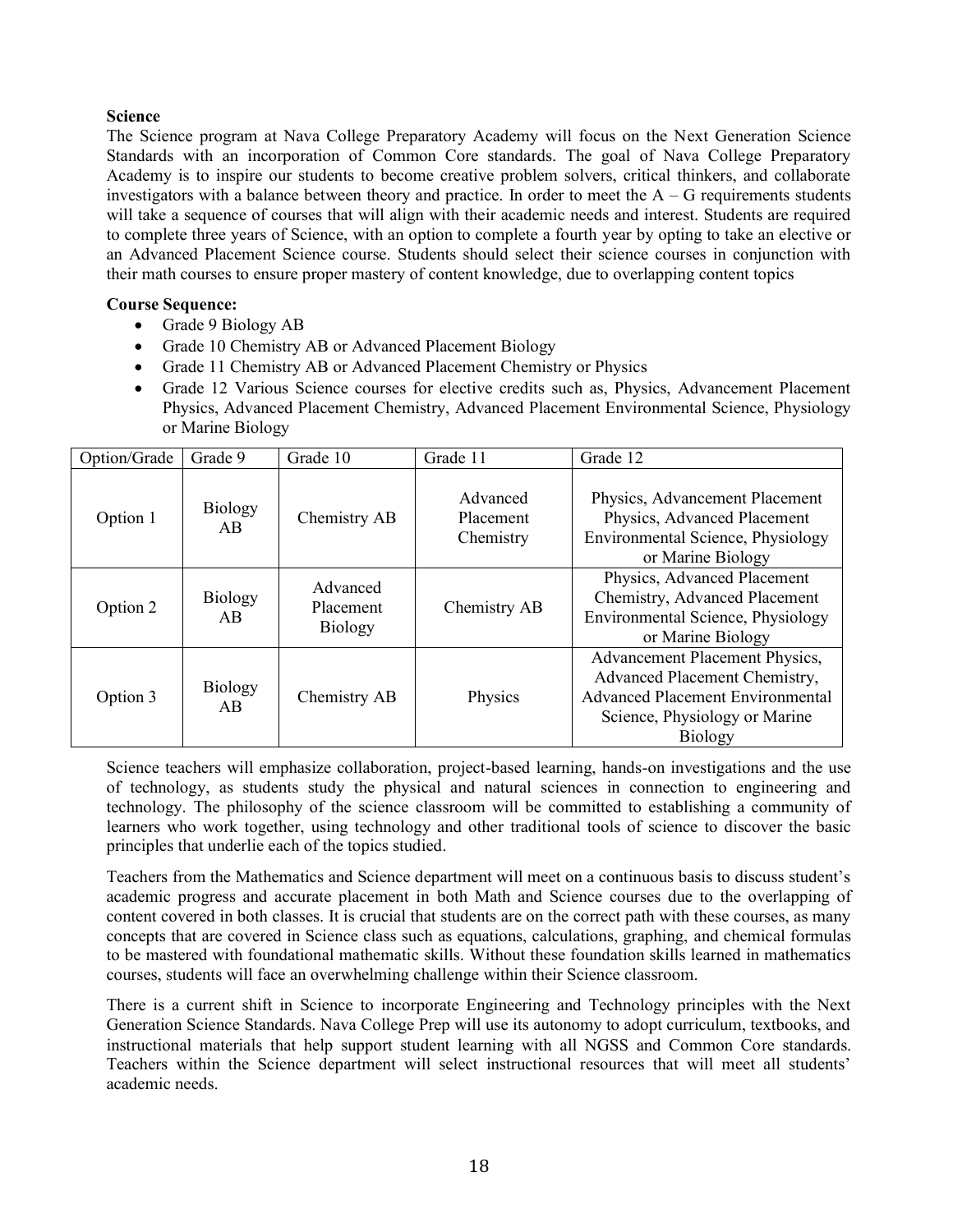#### **Physical!Education**

The ninth grade Physical Education (PE) program at Nava College Preparatory Academy will focus on the difficult transition that the youngsters experience as they leave the familiar confines of elementary and middle school. Teachers will explore basic elements of movement and its relationship to child development. Activities in physical education classes emphasize self-improvement, participation and cooperation in a noncompetitive atmosphere. Students will participate in skill development, physical fitness, team sports, individual sports, net games, rhythmic/dance, as well as cooperative games. During Physical Education classes, students are encouraged to practice communication skills, psychomotor, loco motor, non-loco motor, manipulative perceptual motor skills, fitness/wellness as well as developing good body management skills. Students will participate in a comprehensive sequential physical education program. This system promotes physical, mental, emotional and social wellness. Students will participate in circuit training, team games, jump rope, individual games, and track/field. Physical Education teachers focus on skill development, rather than competition. A non-competitive atmosphere allows students to try new physical activities. Students will know "why" they are learning specific skills and how they are benefiting personally. As an extension to Physical Education, students will learn and understand the need for appropriate nutrition.

The Nava College Preparatory Academy courses will communicate the essence of the high school physical education experience through the use of cross-curricular lessons and activities. With the use of common core assessments and the Fitness Gram, we will use data to maintain consistency throughout the entire physical education curriculum. The content articulates the knowledge, skills, and confidence students need to maintain meaningful physical activity throughout their lifetime. The sequence of courses provide a blueprint for delivering the content in a manner that equips students to make a successful transition from the physical education instructional program to participation in physical activity during adulthood. The adult lifestyle demands that individuals initiate and monitor their own participation in physical activity. Family responsibilities, career demands, and individual choices will influence physical activity patterns.

#### **English as a Second Language**

The students who enter Nava College Preparatory Academy as a participant in the English Language Development (ELD) program will receive instruction in an ELD core class, regardless of grade level. The ELD students will develop their listening, speaking, reading, and writing skills as they explore Hampton Brown's Edge curriculum. Proper placement of the English Language Learners will be emphasized, as the school will take a proactive approach to addressing the needs of Long Term English Learners (LTELs). The lead teachers and administration will be committed to meeting with the eighth grade teachers of the feeder middle schools to ensure proper placement in the secondary ELD program. The teachers who are knowledgeable of both the students and structure of the secondary ELD program will carefully consider the work samples within the ELD portfolios, test scores, grades, and personal narratives about the students which will touch upon some of the intangibles that cannot be gleaned from simply looked at a data transfer data card.

Students identified as Long Term English Learners who enter Nava College Preparatory Academy, as participants in the district's 2012 English Learner Master Plan will receive instruction in a core  $A - G$ English course and either Advanced ELD or Language Literacy. The curriculum for these courses will consist of the district adopted Readers Handbook, Write Source, and the English 3D instructional programs. Newcomers and students in the Mainstream program will be placed in the appropriate English Language Development level course based on multiple measures, regardless of grade level. The ELD students will develop their listening, speaking, reading, and writing skills as they explore Hampton Brown's Edge Curriculum. Proper placement of English Learners (ELs) and Long Term English Learner (LTELs) will be emphasized, as the school will take a proactive approach to addressing the needs of all students. The lead teachers and administrators are committed to meeting with eighth grade teachers of the feeder middle schools to ensure proper placement in the high school ELD program. The teachers who are knowledgeable of both the students and the structure of the secondary ELD program will carefully consider work samples, test scores, grades, and personal narratives about the students which will touch upon some of the intangibles that cannot be gleaned from simply looking at a cumulative record.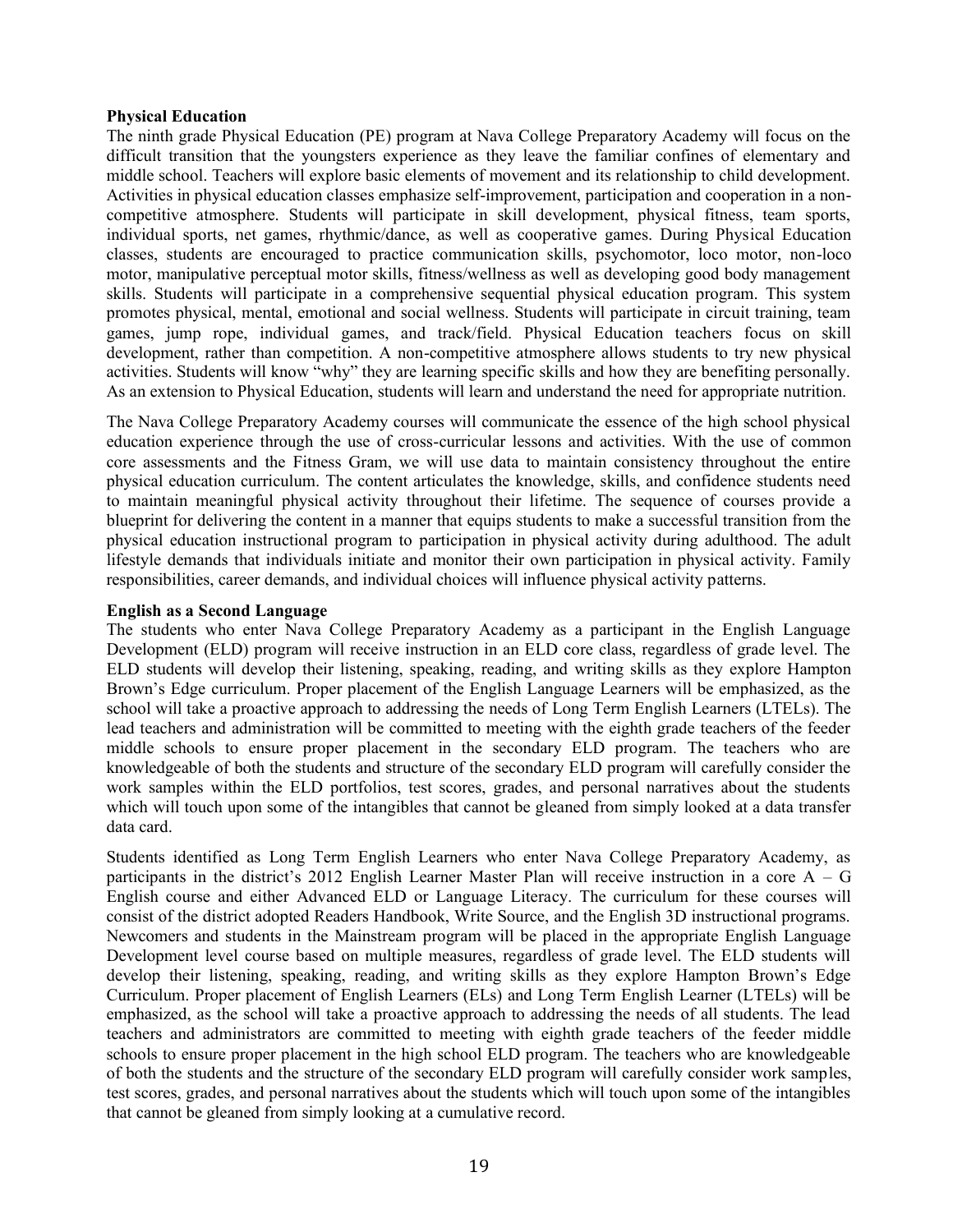A Waiver to Basic program option will be explored for students who enter Nava College Preparatory Academy with less than a year of their initial USA enrollment. Nava College Preparatory Academy will work collaboratively to meet the needs of students at the ELD 1A and 1B levels. The vision of this small program within the school's instructional plan will be to provide intense first and second language instruction across all subject areas, preparing the students to be included in the mainstream grade level classes by the beginning of their second year. The English Language Learners who enroll in the program at the school will receive intensive instruction during the regular school day and will be able to take advantage of before school, after school, and intersession enrichment or intervention opportunities to accelerate language acquisition. With this model, the ELD level 1A through 2B students will not lose an additional elective opportunity during the regular school day.

Teachers, students, and administrators will strive to accelerate language acquisition through the programs and strategies employed within the ELD program, allowing students to graduate high school designated as a Reclassified Fluent English Proficient (RFEP) or Preparing to Reclassify Program (PRP) student. LTEL teachers and other core program teachers will regularly discuss and plan appropriate lessons and strategies to further meet the needs of LTEL students. Lessons will include strategies that provide rigor such as scaffolding, the use of Thinking Maps, instructional conversations and collaborative grouping, and academic vocabulary development. The ELD program model will be clearly communicated to students and parents, with the intention to motivate progress through the series of ELD classes so students will have access to the A through G English classes in high school. Parents and students will meet regularly with LTEL designee to discuss reclassification criteria and identify specific areas required by the student to exit the ELD program. In addition, a special emphasis will be placed on the process and goal of Reclassifying or exiting the ELD sequence of classes, with regular recognition and celebration of the students who attain these goals.

#### **AVID!**

Nava College Preparatory Academy will adopt the Advancement Via Individual Determination (AVID) program to proliferate the wave of Nava students applying to four-year universities. The Nava program's highest aim is for students to complete a college and career pathway as a vehicle to become responsible participating leaders and drivers of our democratic society. Initially, the school will schedule one AVID elective for the ninth grade class, and expand the program to two tenth grade classes as well as one-eleventh grade by the third year operation. The third year will experience additional growth as we will add another section to the ninth grade class and continue the existing clusters of students. Using the model, the high school will three AVID sections designated for each grade level by the fourth year of operation. AVID teachers will be trained to implement the curriculum with fidelity as well as provide space to personalize the program the NAVA way. Students will learn the skills and the resiliency required to withstand the social, intellectual, and personal demands of preparing for and succeeding in a four-year university of their choice. The AVID class will be designed as a zero or seventh period to allow students the opportunity to take other college readiness electives.

#### **Special Education Inclusion Plan**

It is the belief of the Los Angeles Unified School District and the Nava College Preparatory Academy that all of our students with disabilities can succeed in a general education setting. We believe that inclusion will provide opportunities for our students to access the core curriculum and improve academic achievement. Studies have shown that students with disabilities improve and even excel in the general education setting compared to a self-contained/traditional special education setting. Current legislation also encourages that all students with disabilities participate in the general education classroom to the fullest extent possible. The Individuals with Disabilities in Education Act 2004 requires having students in their least restrictive environment and in the general education setting as appropriate. This means that as much as possible, schools are encouraged to have students with disabilities in general education classrooms. Therefore, Nava College Preparatory Academy will establish and provide a fully inclusive program for students with disabilities.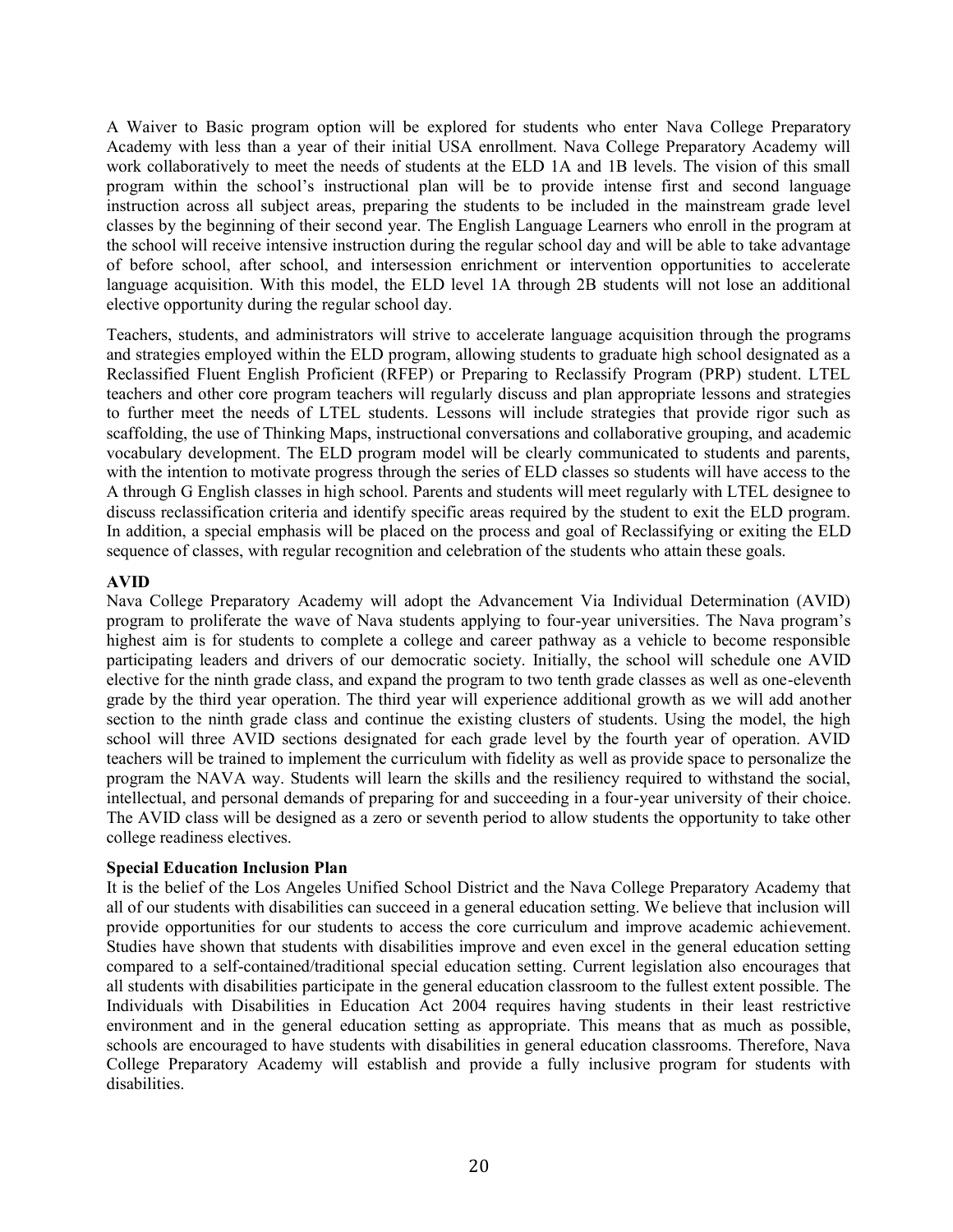#### **Special!Education!Program**

Students with disabilities will participate in an inclusive learning environment. Students will be included in all academic courses in the general education setting with the support of a credentialed education specialist and a special education paraprofessional.

Within the course of their day, students with disabilities will be provided an intervention course that will be led by an education specialist. This course will remediate students' deficit skills that impact their access to the general education curriculum. For this course, the education specialist will use a District approved curriculum.

#### **Collaboration Between General Education and Special Education Teachers**

The education specialist and general education teacher will co-plan lessons for the inclusive classroom. Teachers will be required to meet on a weekly basis to discuss student progress, plan weekly lessons, debrief about lessons or interventions implemented and the progress of the IEP goals. Teachers will develop lessons that incorporate the Common Core State Standards, aspects of the Universal Design for Learning and the accommodations and modifications designated by each student's IEPs.

### **Graduation**

The education specialist will ensure that student with disabilities are on track to meet the A-G requirements as outlined by the LAUSD and graduate with a diploma. Progress will be monitored through annual IEP meetings, an advisory period, and meetings with the school counselor.

The education specialist, through the ITP, will ensure that students develop an attainable plan for success in their future endeavors. The education specialist along with the IEP team will help students with career planning, university/community college applications, scholarships, application to trade school, or any other avenue the student wishes to pursue.

# **Sample Student Schedule**

| <b>Student Sample Schedule 1</b> |             |                          |  |
|----------------------------------|-------------|--------------------------|--|
| <b>PERIOD</b>                    | <b>ROOM</b> | <b>COURSE</b>            |  |
|                                  | 312         | <b>HONORS ENGLISH 9A</b> |  |
| 2                                | 103         | HONORS BIOLOGY A         |  |
| $\mathcal{R}$                    | 318         | PHYSICAL EDUCATION       |  |
|                                  | 201         | <b>GEOGRAPHY / AVID</b>  |  |
|                                  | 309         | <b>SPANISH 1A</b>        |  |
|                                  | 307         | HONORS ALGEBRA 1A        |  |
|                                  | 106         | COMPUTER/MUSIC/ART       |  |

#### **Student Sample Schedule 2**

| <b>PERIOD</b> | <b>ROOM</b> | <b>COURSE</b>          |
|---------------|-------------|------------------------|
|               | 312         | <b>ALGEBRA 1A</b>      |
| $\mathcal{D}$ | 103         | <b>ALGEBRATUTORING</b> |
|               |             | LAB A                  |
|               | 318         | <b>ENGLISH 9A</b>      |
|               | 201         | PHYSICAL EDUCATION     |
| 5             | 309         | <b>BIOLOGY A</b>       |
|               | 307         | <b>GEOGRAPHY/AVID</b>  |
|               | 218         | <b>SPANISH 1A</b>      |
|               |             |                        |

## PERIOD | ROOM | COURSE 1 312 ENGLISH 9A 2 103 LANGUAGE & LITERACY 3 318 ALGEBRA 1A 4 201 | ALGEBRA TUTORING LAB  $\frac{1}{309}$  BIOLOGY A 6 307 PHYSICAL EDUCATION 7 218 GEOGRAPHY/AVID OR SPANISH 1A **Student Sample Schedule 4**

**Student Sample Schedule3** 

| <b>PERIOD</b> | <b>ROOM</b> | <b>COURSE</b>               |
|---------------|-------------|-----------------------------|
|               | 103         | <b>ENGLISH 9A</b>           |
|               | 318         | PHYSICAL EDUCATION          |
| 3             | 201         | <b>ALGEBRA 1A</b>           |
|               | 309         | <b>ALGEBRA TUTORING LAB</b> |
|               | 307         | <b>GEOGRAPHY/AVID</b>       |
|               |             | COMPUTERS/MUSIC/ART         |
|               | 218         | <b>BIOLOGY A</b>            |
|               | 321         | <b>SPANISH 1A</b>           |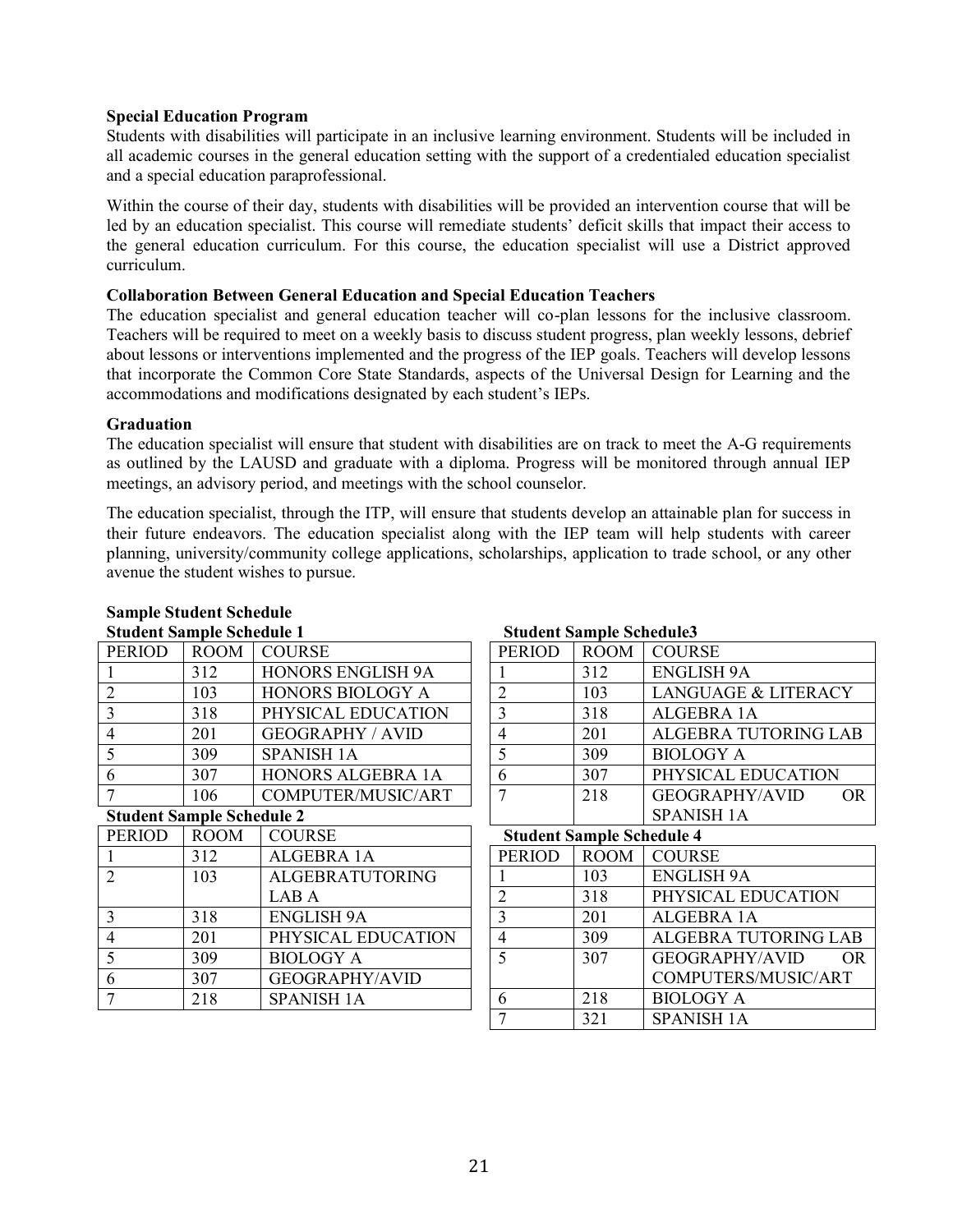#### **Assessment!Plan**

Nava College Preparatory Academy will utilize its autonomy to construct assessments schedules based on the unique needs of the student population. Once the student population is determined, an extensive review by the School Data Team will be undertaken to determine areas of strength and need. This data will determine the school's master schedule. This data will then be provided and analyzed by the staff to determine appropriate instruction and assessments. The Smarter Balanced Periodic Performance Assessments will be in full implementation. All staff will utilize Understanding by Design (McTighe and Wiggins, 2005) and the Response to Instruction and Intervention (RtI2) framework to align instruction with assessment. Initial evaluation of data will allow for focused instruction in the core content areas. Instruction focused on individualized needs will be applied in each class.

The School Data Team will meet at the beginning of each semester and throughout the school year to determine if the district-required Common Core Smarter Balance periodic assessments adequately measure the Common Core standards for each grade.

#### **Leadership**

The mission of Nava College Preparatory Academy is to nurture students who are intrinsically motivated to prepare themselves for college and their future careers. The principal must share this philosophy and collaborate with stakeholder to achieve the mission and vision. Criteria to select the Nava College Preparatory Academy principal are based on *Class Description Principal, Secondary School*. The criteria include, but are not limited to:

- The ability to collaborate with stakeholder to implement the school's vision and mission.
- The ability to work cooperatively with students, parents, school and administrative personnel, and representatives of community organizations or agencies.
- Provide leadership for and facilitates collaboration with all stakeholders on identifying goals for student achievement.
- Maintains positive public relations and outreach contacts with parents and community groups.
- Provide guidance, supervision, and assistance in instructional practices and curriculum development in a reflective manner.
- Maintain a positive school climate that ensures the safety, health, and welfare of students and personnel.
- $\bullet$  Organize and conduct school extra-curricular activities.

In addition to meeting the above criteria, the applicant must meet the required District criteria:

- $\bullet$  Ten years of successful full-time public school certificated service
- Ten years experience as a teacher in a  $K-12$  public school program
- At least five years of verifiable experience in an out-of-classroom leadership position such as coordinator, instructional coach, etc.
- Hold a California Administrative Services Credential
- Have a Master's degree

Finally, the additional desirable qualifications for the school principal are:

- Understanding of and sensitivity to the needs of the various cultural and ethnic groups comprising the community.
- Knowledge of the District's resources relating to multicultural development and instructional materials.
- Knowledge of effective administrative and managerial practices and ability to implement them.
- Appropriate interpersonal style and methods to guide individuals and groups toward task accomplishment.
- Knowledge of the Common Core State Standards, Teaching and Learning Framework, A-G High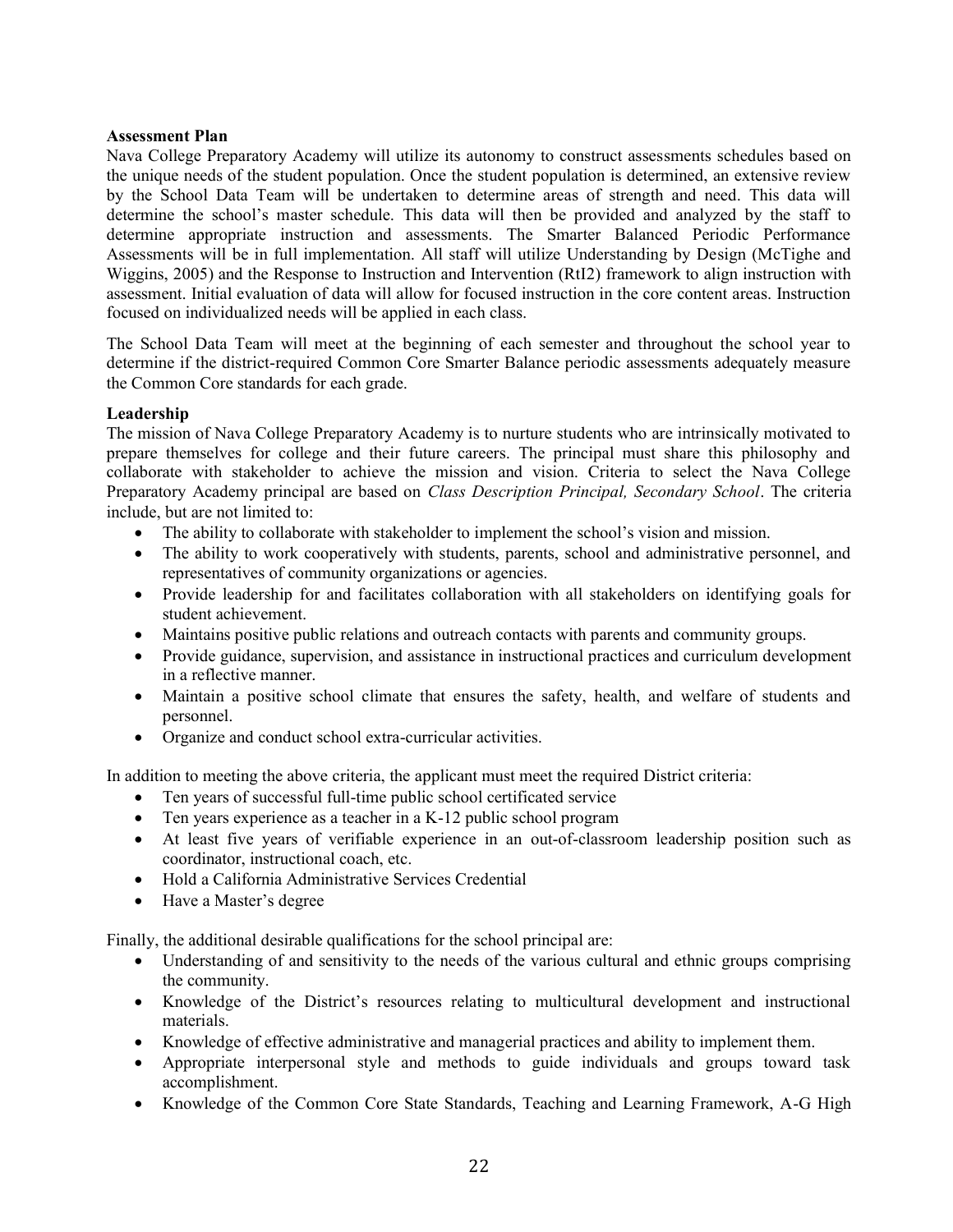School Graduation Requirements, Costa's Habits of Mind, SDAIE strategies, Thinking Maps, and other instructional initiatives.

#### **Governance**

The Nava College Preparatory Academy Governance Council will serve as the voice of the school community. The Council will fairly represent all stakeholders and will make decisions that will ensure that student, parent, teacher, and community needs, concerns and expectations are being met.

The Nava College Preparatory Academy Governance Council will carry out the school's mission and vision by setting school policies guided by the autonomies stated in the Los Angeles Unified School District Pilot School Manual. The Governance Council will have both voting and non-voting members. A representative for teachers from all grade-levels and subject areas, parents, students' from all grade levels, administrators and out-of-classroom staff will be part of the council. The inaugural council will consist of 5-12 members, and the council will expand with the school each year until a complete council is established.

The Governance Council will develop a long-term strategic plan focused on outcomes to guide the overall work of the school as a whole. The Council will maintain the school's mission and vision by:

- Annually reviewing the school's progress on indicators of student engagement and achievement
- $\bullet$  Ensuring a plan is in place to address gaps in student achievement;
- Developing school policies;
- Hiring of staff (including principal and teachers) if necessary;
- Evaluating the Principal on an annual basis;
- Approving the annual Elect to Work Agreement

The council will oversee school committees, included but not limited to: Instructional -Leadership Team, Student Intervention, Student Activities, Parent Outreach and Involvement, Talent Management (Hiring), Fundraising, Community Partnerships, School Culture, and Public School Choice Review.

The Nava College Preparatory Academy Governance Council will meet on a monthly basis on the third Thursday of each month. To ensure continued student success, the Nava College Preparatory Academy Governance Council will also hold quarterly meetings with the Governance Council at Julian Nava Learning Academy (School of Art and Culture, Business Technology School).

#### **Rationale for the Autonomous Model Chosen**

The Nava College Preparatory Academy writing team has elected to apply for the Pilot School Autonomous model because the Dr. Julian Nava Learning Academy is a feeder to the Nava College Preparatory Academy is a Pilot School. Both the School of Arts and Culture and School of Business and Technology, are also Pilot Schools and have shown high levels of success. We fully intend to embrace the culture that has been established at the middle school level, and work with the community and parents to ensure the expectations of the Dr. Julian Nava Learning Academy continues throughout the four years in high school. We will exercise the five autonomies by leveraging the budget, creative scheduling, hiring unique staff that embraces our school culture, modifying our calendar and curriculum to meet the needs of our students in order to fulfill our mission and vision.

#### **Budget**

As the Nava College Preparatory Academy embarks on a four-year journey to develop into a complete 9<sup>th</sup> through  $12<sup>th</sup>$  grade high school, special consideration will be placed on setting a strong foundation that will allow the educators to fulfill the vision of the new high school. The strategic development of the high school will be a gradual four-year process that will grow a student body at a shared site from 300-400 students to 1300-1700 students. School start-up funds will be invested heavily in equipment that will support the District's full transition to the Common Core State Standards and relevant curricula. Classrooms will be technologically modernized using the start-up funds, with the installation of ceiling mounted LCD projectors, document readers, projector screens, and other educational technology components to ensure the teachers and students will be able to access the most current resources available. The establishment and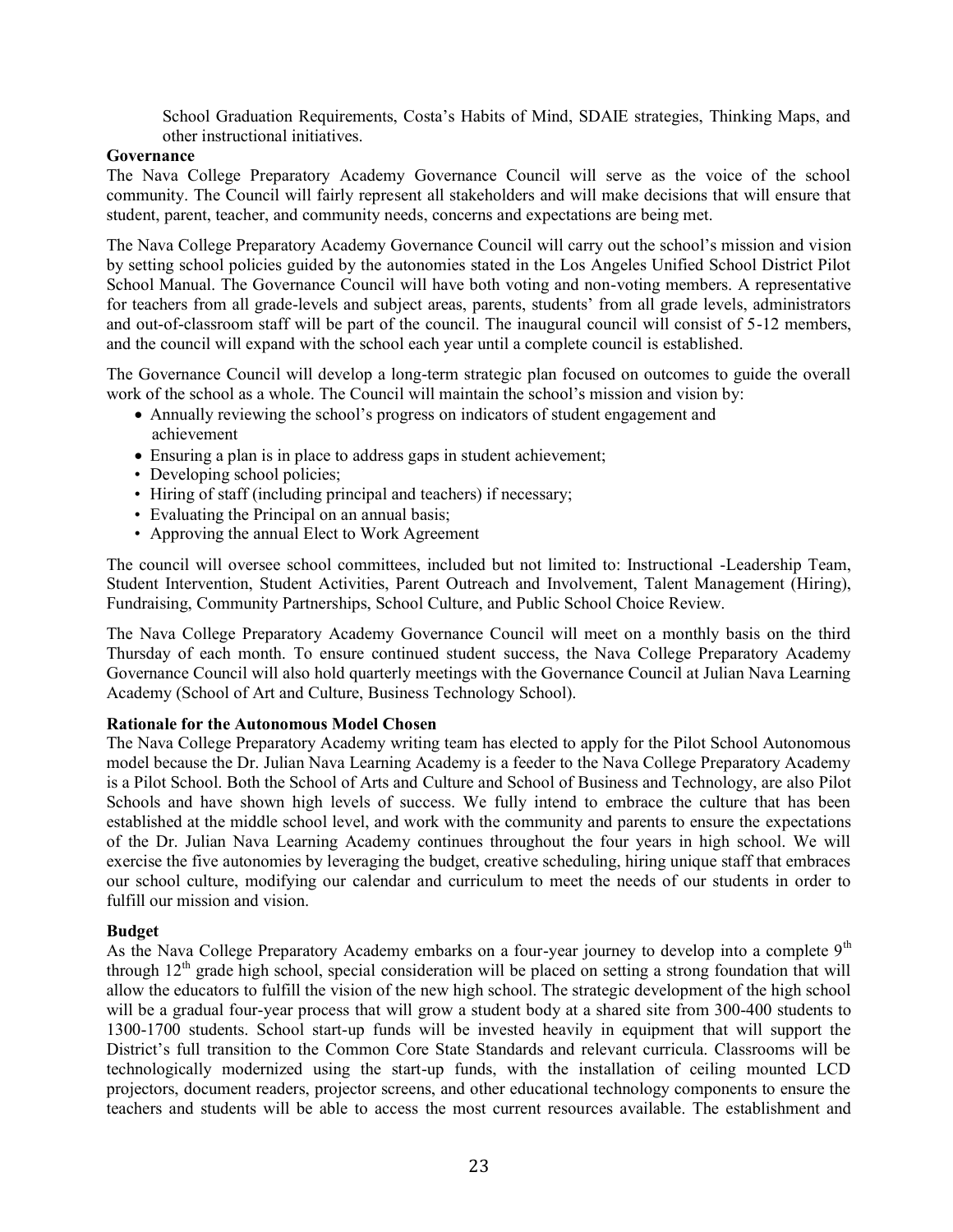design of state of the art computer lab, classroom computer stations and laptop carts will be another priority in the months prior to the opening day of the high school. These investments will ensure that Nava College Preparatory Academy is properly equipped for the demands of a rigorous curriculum and instructional model for several years into the future.

The proposed Nava College Preparatory Academy will initially staff one school leader, one counselor, one SAA, and between 12-14 teachers to support the students, based on norm tables for PHBAO schools. To address all the needs of a small pilot school in the first year, categorical and per pupil funds will be utilized to hire as many additional teachers as possible to lower class size and offer more intervention and A-G elective options (Arts and other substantive electives) to students as possible. The remainder of the funds in the start-up, categorical, and per pupil accounts will be mostly directed to support the classroom in the form of instructional materials, bilingual teacher assistant support for the English Learners, and professional development. Shared resources must also be accounted for, as the school leadership will explore options to partially fund (0.5 Full-time Employee - FTE, 0.2 FTE, etc.) in collaboration with the Nava middle schools or the collocated comprehensive high school. Additionally, a Nava College Preparatory Academy staff professional development week will be scheduled during the summer, prior to the opening of the school.

As Nava College Preparatory Academy moves forward into year two through four and beyond, the budget will be leveraged to support the entire school community. The school leadership will work closely with the different entities on the collocated campus to ensure the instructional needs of the students are being met as they progress through a high school program that emphasizes a college and career-readiness curricula. Potentially the Nava College Preparatory Academy will grow into a larger comprehensive pilot school, which will bend the description of the original spirit of the pilot school model. On the other hand, the Nava College Preparatory Academy may morph into a collection of inter-connected small pilot schools, following the Nava Learning Academy (middle school) School of Arts & Culture and Business & Technology School model, sharing teachers, students, support staff, and other resources.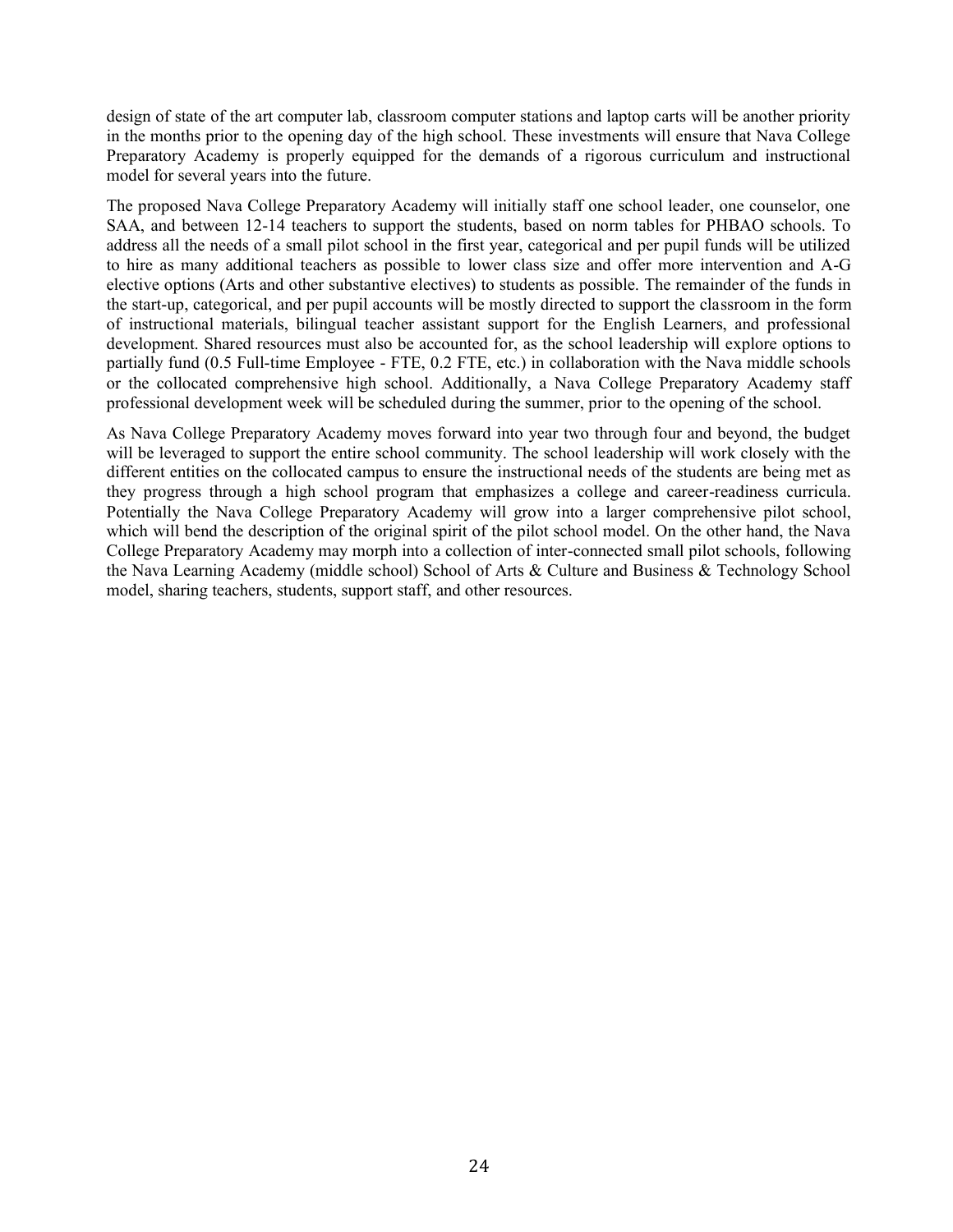# **Nava College Preparatory Academy Elect to Work Agreement 2014-2015**

## **Introduction**

Nava College Preparatory Academy (NCPA) is a grade  $9<sup>th</sup> - 12<sup>th</sup>$  Pilot School within Superintendent's Intensive Support and Innovative Center (ISIC) in the Los Angeles Unified School District (LAUSD), which by union contract with United Teachers Los Angeles (UTLA) has been granted increased autonomy and flexibility to be a site for educational innovations. As a Pilot School, Nava College Preparatory Academy has autonomy on curriculum and assessment, professional development, school calendar, scheduling, budgeting, staffing, and governance. As a Pilot School, the primary decisionmaking body of NCPA will be its Governing School Council. The Governing School Council will be comprised of administrators, teachers, parents, students, and community members who will approve the budget, policies, and annual Elect-to-Work Agreement at the end of each school year, while maintaining the mission of the school. Teachers at the Nava College Preparatory College will subscribe to the vision and mission of the school and participate in the development of a collaborative, professional community.

## **Mission Statement**

The mission of Nava College Preparatory Academy is to nurture students who are intrinsically motivated to prepare themselves for college and their future careers. By integrating relevant thematic units and real world applications through an emphasis on developing artistic talent and exploring multicultural studies, students will understand civic responsibility and the impact they can make on the global network as genuine agents of change.

Designed as a community-based school, we will welcome all cultures and ethnicities, community stakeholders, and constructive ideas to help promote the success of the students and the establishment of a solid college-going culture. Educators will work collaboratively with each other and community partners to deliver locally designed and enhanced lessons, which utilize proven instructional strategies and theory. The success of the school will rely on the commitment and inspiring partnerships formed between the focused student body, passionate staff, skilled faculty, dedicated parents, and involved community members.

# **Vision Statement**

The vision of Nava College Preparatory Academy is to nurture, intrinsically motive, and prepare all students for college and their future careers. This school will be designed as a community-based school. Nava College Preparatory Academy will welcome all cultures, ethnicities, and community stakeholders. We will embrace all constructive ideas and help promote the success of the students and the establishment of a college-going culture. The success of the school will rely on the commitment and inspiring partnerships formed between the focused student body, passionate staff, skilled faculty, dedicated parents, and involved community members.

Our teachers and school leadership will actively collaborate with the middle school leaders who will prepare students in the years before matriculation to our high school. We will also foster synergistic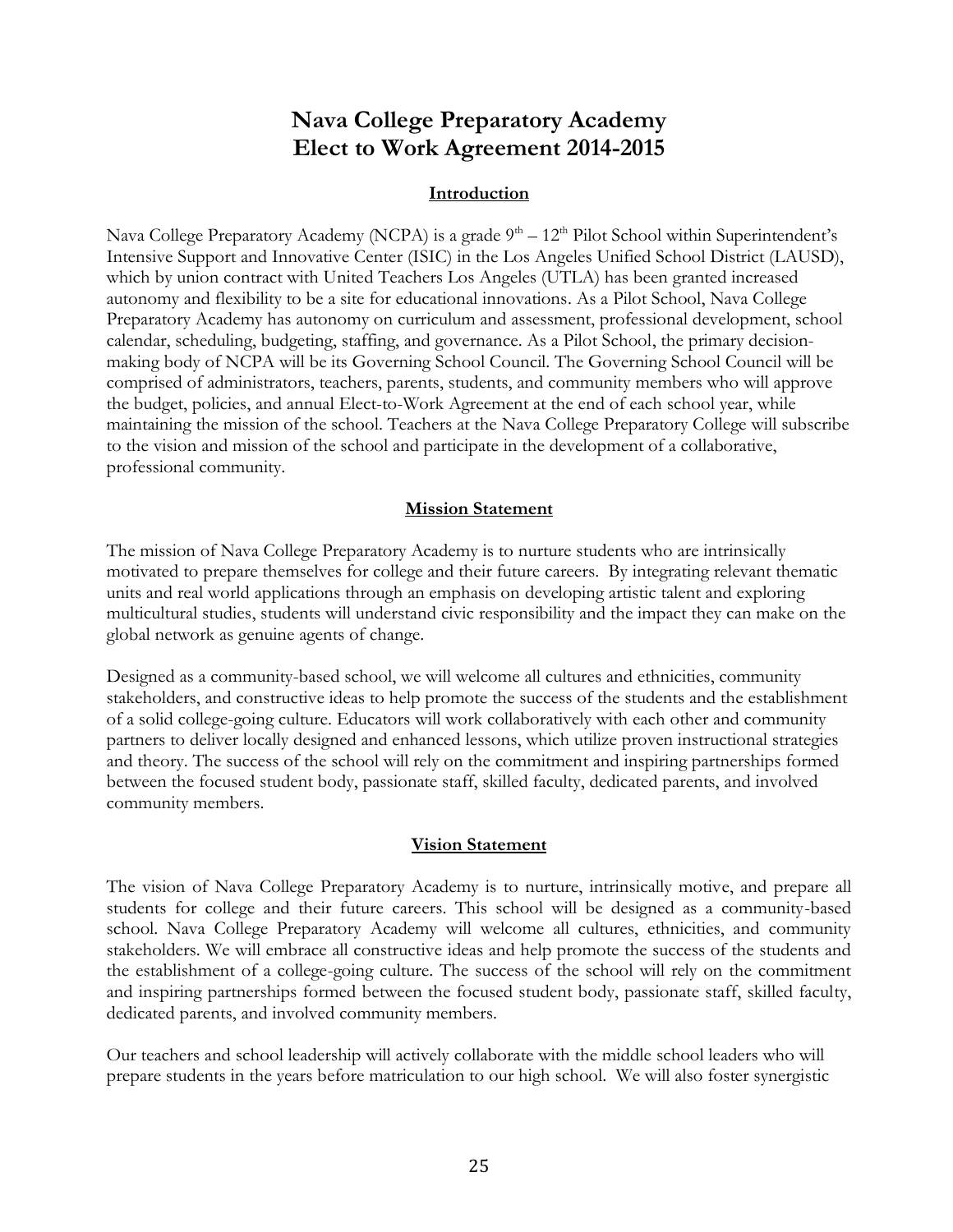relationships with the lead teachers and administrators of the small learning communities of the local high schools, which our students will attend.

Additionally, the vision of Nava College Preparatory Academy will place the individual child as the primary focus, where all stakeholders strive to help students to both articulate and achieve their learning goals. Teachers and school leadership will promote the highest expectations and success of all members of the school community to collectively develop the students into lifelong learners. Students will benefit from the personal learning environments fostered by the dedication of teachers who work cooperatively to promote academics across the curriculum through the lens of arts and culture. By connecting the stakeholders of Nava College Preparatory Academy to the network of local community resources, and elementary and high schools through authentic, meaningful interaction will help to establish this institution as the flagship educational complex and model of excellence for the Los Angeles Unified School District. Purposeful collaboration with teachers, parents, and school leadership from all the schools within the feeder pattern will provide a seamless transition for students as they progress from Pre-Kindergarten through high school graduation and beyond.

# **THE SCHOOL DAY**

## **Student Hours:**

For the 2014 - 2015 school year, school hours on Tuesday, Wednesday, Thursday, and Friday will be from  $7:45$  AM  $- 2:40$  PM.

On Monday, the school day begins at 9:45 AM and ends at 3:30 PM.

## **Teacher Hours:**

| Monday    | 7:35 AM $-$ 3:40 PM (7:45 $-$ 9:40) for Professional Development |
|-----------|------------------------------------------------------------------|
| Tuesday   | 7:35 AM $-$ 2:50 PM                                              |
| Wednesday | 7:35 AM – 2:50 PM                                                |
| Thursday  | $7:35 AM - 2:50 PM$                                              |
| Friday    | 7:35 AM – 2:50 PM                                                |

**Planning time is scheduled for teachers from 7:30 to 7:45 daily.** In addition to planning, teachers are required to read all school communication (email/memos/website) before 7:35 AM.

All staff will be responsible to sign-in by 7:35 AM in the Welcome Center, and sign-out at the end of the day.

## **STAFF SELECTION**

Based on the philosophy and small size of the pilot school, teachers are expected to teach more than two subjects throughout the day. Staffing priority will be given to multiple subject credential holding teachers to meet the needs of the sixth grade positions. Staffing priority will be given to teachers who posses more than one single subject credential to meet the needs of the seventh and eighth grade positions.

## **Terms and responsibilities for the school year:**

• All teachers will participate in three district allocated professional development days before the beginning of the instructional school year.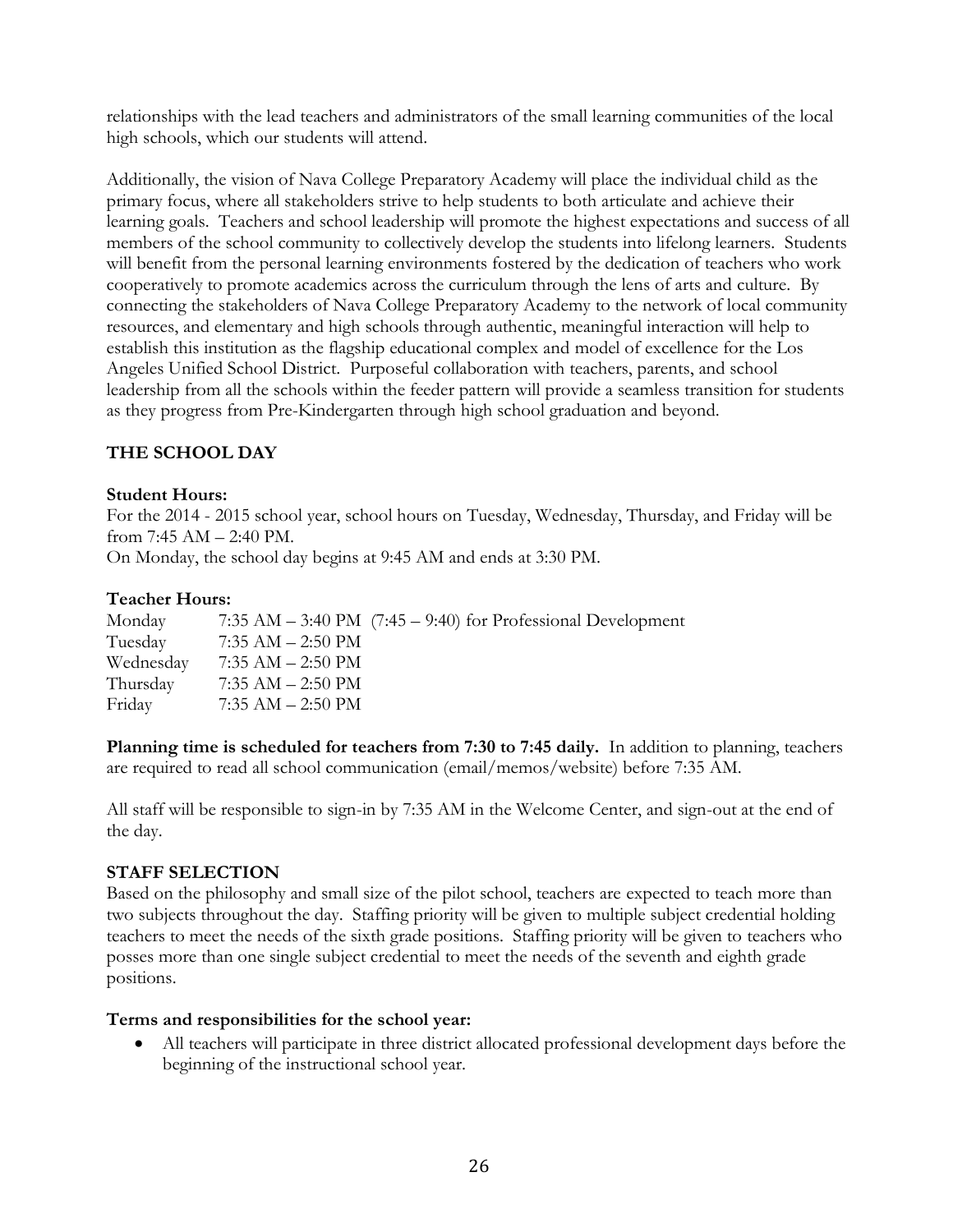- As part of the school's emphasis on increased community engagement, all teachers will be expected to participate in more than four after school/weekend/evening events for parents and families.
- All teachers will collaborate and communicate with peers to design curriculum to ensure consistency in instruction within grade level or department on a weekly basis.
- All teachers are encouraged to participate in home-visits of underperforming students, as needed.
- All teachers will serve primary leadership roles on one school committee, and join at least one other committee in a non-leadership, participant role.
- All teachers must check email before 7:35 am and visit the school website and teacher blog page daily (once it is launched) to read important notices and upcoming events, and participate in on-line discussions.
- All teachers will communicate in a professional and timely manner with parents and staff via telephone, emails, and online web sources.
- All teachers will participate in a "living classroom laboratory" teachers will have their doors open for their peers to observe effective strategies during their conference period.
- All teachers will use their conference period to observe effective strategies of their peers across departments and grade levels on a monthly basis.
- All teachers will present their best practices and/or lead workshops at least once a semester at staff meetings or departmental meetings.
- All teachers will implement the strategies presented in professional development, such as the Teaching and Learning Framework, English Learner Master Plan, Common Core State Standards, Blended Learning, strategies to implement technology in the classroom, SDAIE, Thinking Maps, Adaptive Schools strategies, Project-Based Learning, Interactive Notebooks, and Backwards Planning.
- All teachers will submit a course syllabus to the lead administrator, outlining the grading procedures, units of study, and major assignments to students, parents, and administration, on or before the first day of the semester.
- All teachers will produce and teach at least one interdisciplinary lesson or unit during the course of each school year and submit these lesson and unit plans to the school curriculum library.
- All teachers are expected to model professional dress that is appropriate for school activities.
- All teachers will participate in all school-wide, site-wide, departmental, and grade-level professional developments opportunities.
- As part of the increased accountabilities of this pilot school, teacher attendance is expected to align with the superintendent's approved performance metric of 96%. (Teachers will not have more than 7 absences per school year).

# **Extra Duty Time**

- All teachers will participate in Open House, Back-to-School night, parent conferences, and at least six other family nights and/or community events, such as school-wide extracurricular events on some Saturdays, including school sports, academic celebrations and cultural events.
- Compensation for additional hours: Every effort will be made to compensate teachers above and beyond all hours required by the UTLA contract. Compensation will depend on availability of funds.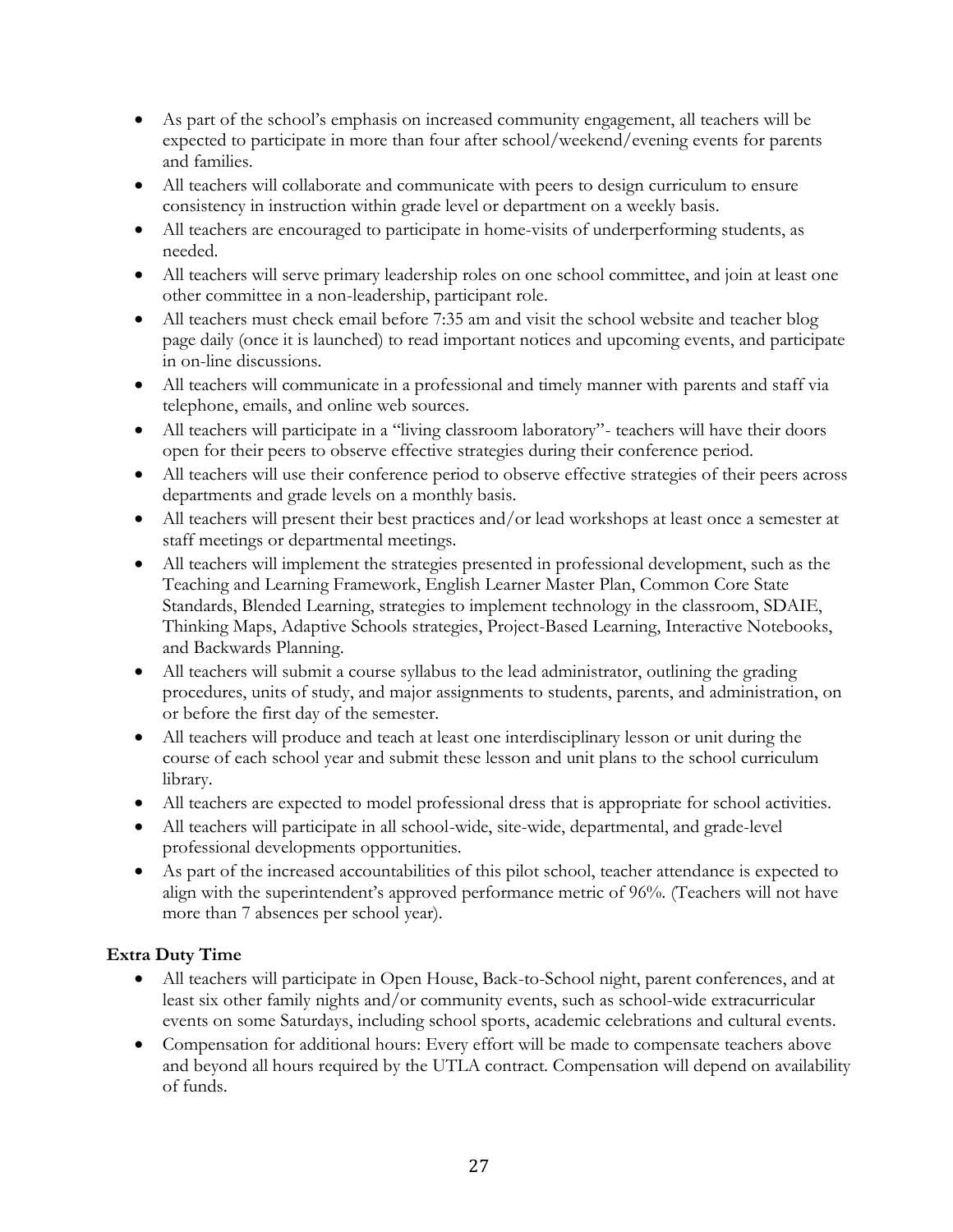## **SCHOOL CALENDAR:**

Nava College Preparatory Academy will follow a modified-traditional calendar based on a LAUSD traditional calendar, sharing the same holidays. There will be 180 days of instruction and two pupil free days. Teachers will have additional professional development opportunities in the summer depending on district allocated funding. School hours are 7:45 AM until 2:40 PM (Tuesday  $-$  Friday), 9:45 AM  $-$ 3:30 PM (Monday). NCPA students will have a late start on Mondays at 9:45 AM so that faculty can have time for professional development and common planning. NCPA faculties will meet daily at 7:30  $-7:45$  for common planning, grade level collaboration, mixed grade collaboration, and/or classroom preparation.

## **SALARY, BENEFITS, SENIORITY, AND MEMBERSHIP IN BARGAINING UNIT:**

Nava College Preparatory Academy teachers will continue to accrue seniority within the district as they would if working elsewhere in LAUSD. Anyone hired as a NCPA teacher will receive wages and benefits established in the LAUSD-UTLA Collective Bargaining Agreement. Teachers will continue to be members of the UTLA bargaining unit. NCPA teachers may receive compensation for additional hours worked above and beyond those required hours in the LAUSD-UTLA Collective Bargaining Agreement (does not include after school professional development). Additional salary may be in the form of stipends, coordinator ships or hourly rates as determined by the governing board.

## **VOLUNTARY TRANSFER AND EXITING:**

You may voluntarily transfer from NCPA at the end of the school year. When voluntarily terminating your service at NCPA, you are asked to inform the principal verbally and in writing by the end of spring break of your final year of service at NCPA. Permanent teachers may unilaterally excess themselves from NCPA following the Voluntary Excess timeline set forth annually by LAUSD. Similarly, NCPA may unilaterally excess you within the Involuntary Excess timeline set forth in the annual LAUSD Staffing Calendar. In the event of such action, permanent teachers will be placed on the system-wide excess list, subject to the terms and procedures of the LAUSD - UTLA contract.

## **RELEASE OF STAFF:**

According to the autonomies set forth by the governing board, the Principal may release staff members that are unwilling to support and implement the vision and mission of the NCPA. The release of staff will follow the guidelines as set forth by the LAUSD-UTLA contract and personnel policies of LAUSD. NCPA may transfer employees when such action is deemed to be in the best interest of the educational program of the school. The employee shall be notified and counseled regarding the transfer, and written reason(s) for such transfer shall, upon the employee's request, be supplied to the employee. In such cases, the District and school shall assist the employee in securing an appropriate placement (nothing prohibits the employee from also pursuing placement.) Within five (5) working days after receiving notice of such a transfer, a unit member may request in writing to engage in NCPA approved Internal Appeals Process (IAP), as set forth in the Internal Appeals Process outlined in Article IX, Section G in the LAUSD/UTLA Memorandum of Agreement concerning Pilot Schools.

# **ABSENCES AND COVERAGE:**

NCPA firmly believes that students do their best work when their teacher is present. Teachers will not have more than 7 absences per school year. Teachers should make every effort to make appointments for after the school day. As per LAUSD's policy, jury duty should be scheduled for off times as to not